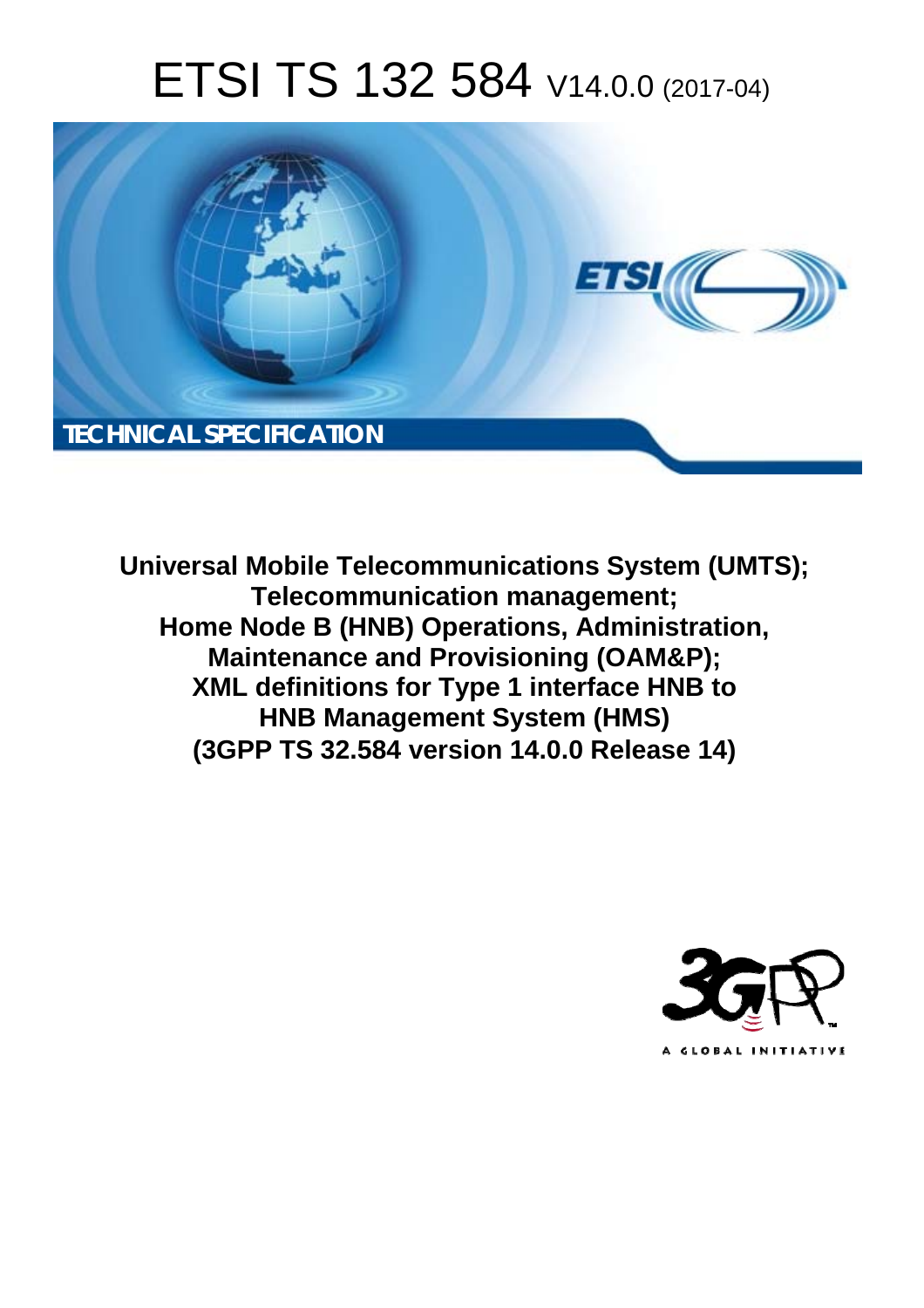Reference RTS/TSGS-0532584ve00

> Keywords UMTS

#### *ETSI*

#### 650 Route des Lucioles F-06921 Sophia Antipolis Cedex - FRANCE

Tel.: +33 4 92 94 42 00 Fax: +33 4 93 65 47 16

Siret N° 348 623 562 00017 - NAF 742 C Association à but non lucratif enregistrée à la Sous-Préfecture de Grasse (06) N° 7803/88

#### *Important notice*

The present document can be downloaded from: <http://www.etsi.org/standards-search>

The present document may be made available in electronic versions and/or in print. The content of any electronic and/or print versions of the present document shall not be modified without the prior written authorization of ETSI. In case of any existing or perceived difference in contents between such versions and/or in print, the only prevailing document is the print of the Portable Document Format (PDF) version kept on a specific network drive within ETSI Secretariat.

Users of the present document should be aware that the document may be subject to revision or change of status. Information on the current status of this and other ETSI documents is available at <https://portal.etsi.org/TB/ETSIDeliverableStatus.aspx>

If you find errors in the present document, please send your comment to one of the following services: <https://portal.etsi.org/People/CommiteeSupportStaff.aspx>

#### *Copyright Notification*

No part may be reproduced or utilized in any form or by any means, electronic or mechanical, including photocopying and microfilm except as authorized by written permission of ETSI.

The content of the PDF version shall not be modified without the written authorization of ETSI. The copyright and the foregoing restriction extend to reproduction in all media.

> © European Telecommunications Standards Institute 2017. All rights reserved.

**DECT**TM, **PLUGTESTS**TM, **UMTS**TM and the ETSI logo are Trade Marks of ETSI registered for the benefit of its Members. **3GPP**TM and **LTE**™ are Trade Marks of ETSI registered for the benefit of its Members and of the 3GPP Organizational Partners.

**oneM2M** logo is protected for the benefit of its Members

**GSM**® and the GSM logo are Trade Marks registered and owned by the GSM Association.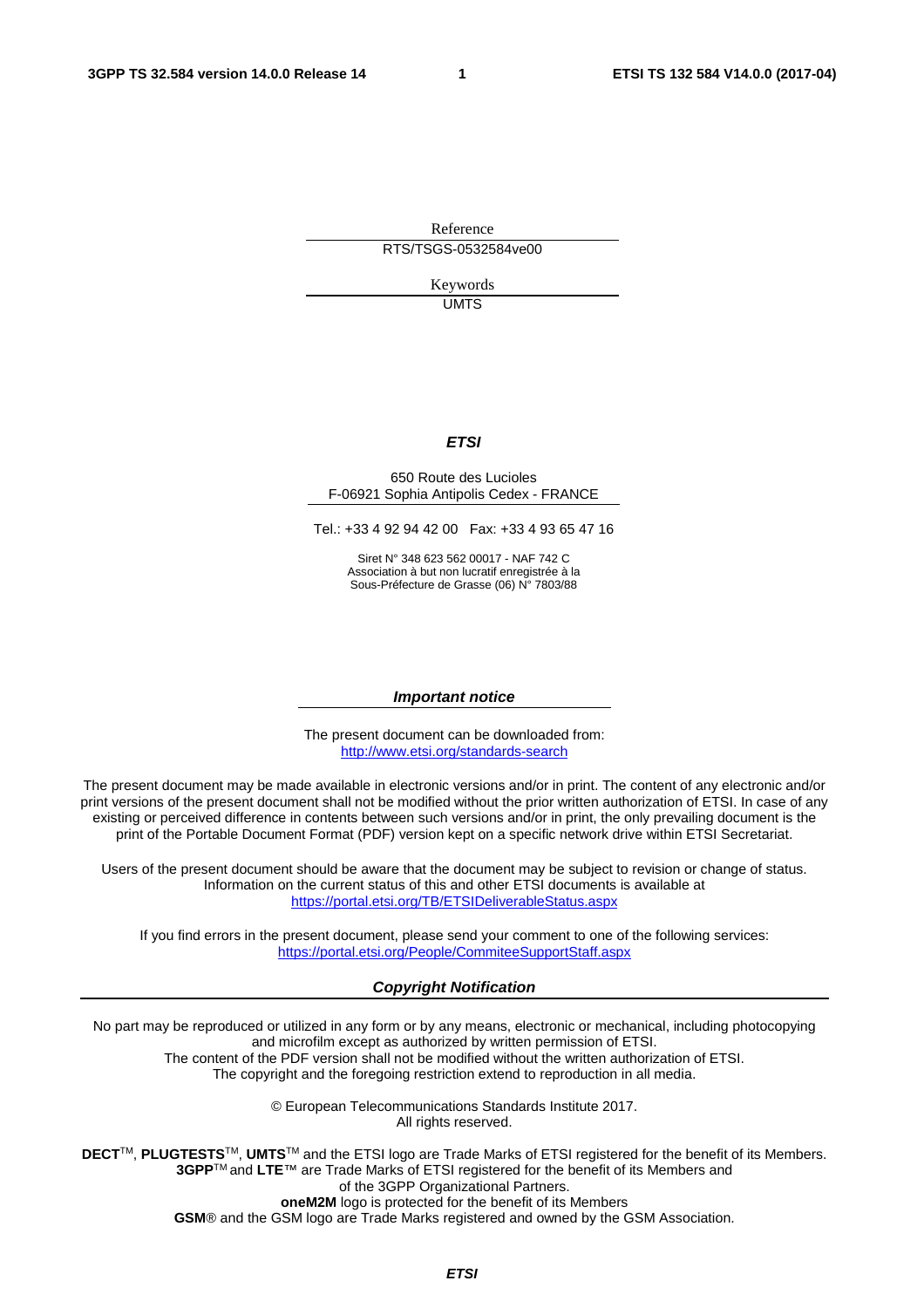# Intellectual Property Rights

IPRs essential or potentially essential to the present document may have been declared to ETSI. The information pertaining to these essential IPRs, if any, is publicly available for **ETSI members and non-members**, and can be found in ETSI SR 000 314: *"Intellectual Property Rights (IPRs); Essential, or potentially Essential, IPRs notified to ETSI in respect of ETSI standards"*, which is available from the ETSI Secretariat. Latest updates are available on the ETSI Web server ([https://ipr.etsi.org/\)](https://ipr.etsi.org/).

Pursuant to the ETSI IPR Policy, no investigation, including IPR searches, has been carried out by ETSI. No guarantee can be given as to the existence of other IPRs not referenced in ETSI SR 000 314 (or the updates on the ETSI Web server) which are, or may be, or may become, essential to the present document.

### Foreword

This Technical Specification (TS) has been produced by ETSI 3rd Generation Partnership Project (3GPP).

The present document may refer to technical specifications or reports using their 3GPP identities, UMTS identities or GSM identities. These should be interpreted as being references to the corresponding ETSI deliverables.

The cross reference between GSM, UMTS, 3GPP and ETSI identities can be found under [http://webapp.etsi.org/key/queryform.asp.](http://webapp.etsi.org/key/queryform.asp)

# Modal verbs terminology

In the present document "**shall**", "**shall not**", "**should**", "**should not**", "**may**", "**need not**", "**will**", "**will not**", "**can**" and "**cannot**" are to be interpreted as described in clause 3.2 of the [ETSI Drafting Rules](https://portal.etsi.org/Services/editHelp!/Howtostart/ETSIDraftingRules.aspx) (Verbal forms for the expression of provisions).

"**must**" and "**must not**" are **NOT** allowed in ETSI deliverables except when used in direct citation.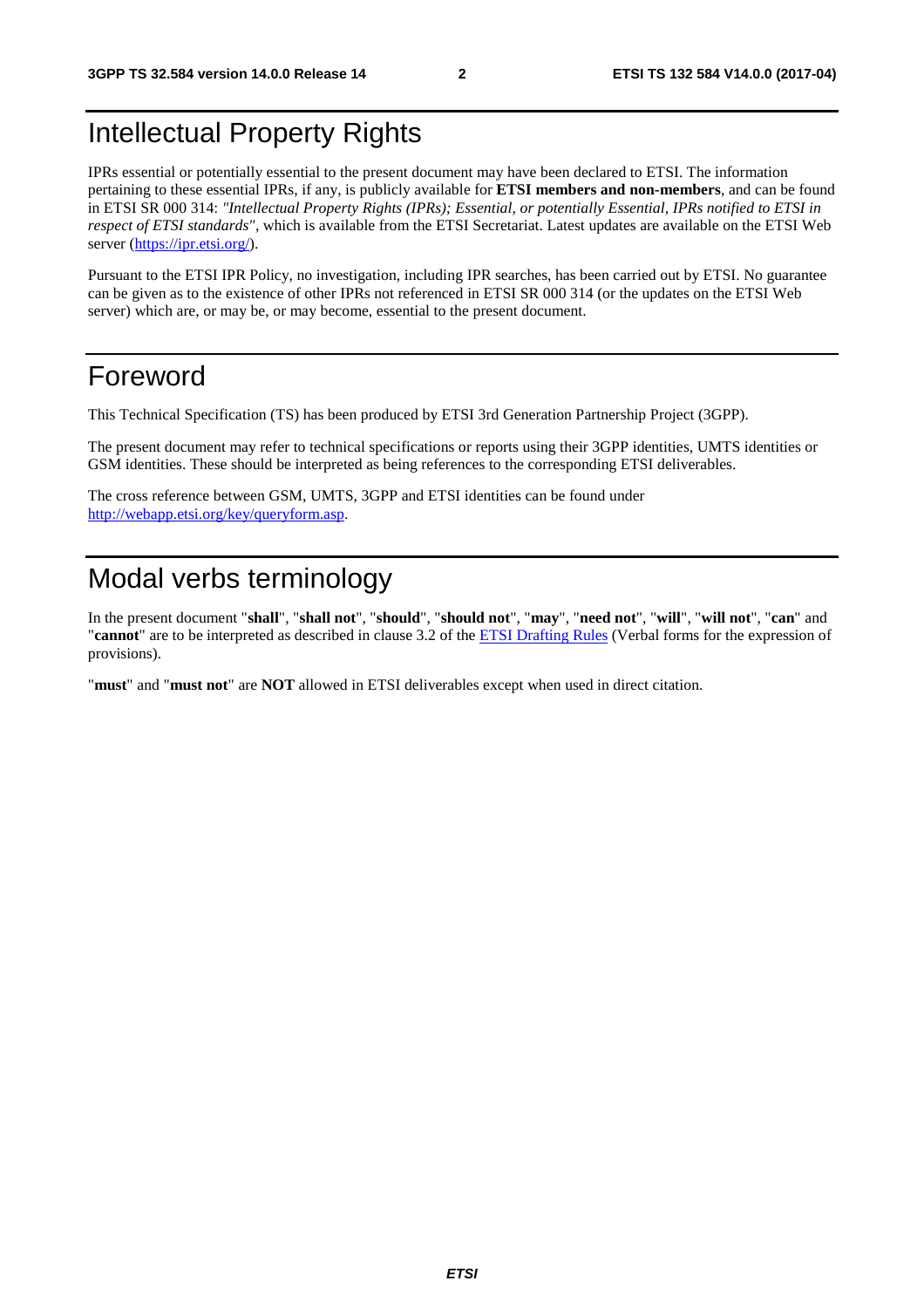$\mathbf{3}$ 

# Contents

| 1          |                               |  |  |  |  |  |
|------------|-------------------------------|--|--|--|--|--|
| 2          |                               |  |  |  |  |  |
| 3          |                               |  |  |  |  |  |
| 3.1        |                               |  |  |  |  |  |
| 3.2        |                               |  |  |  |  |  |
| 4          |                               |  |  |  |  |  |
| 4.1<br>4.2 |                               |  |  |  |  |  |
| 4.2.1      |                               |  |  |  |  |  |
| 4.2.2      |                               |  |  |  |  |  |
| 4.2.3      |                               |  |  |  |  |  |
| 5          |                               |  |  |  |  |  |
| 5.1        |                               |  |  |  |  |  |
| 5.2        |                               |  |  |  |  |  |
| 5.2.1      |                               |  |  |  |  |  |
| 5.2.2      |                               |  |  |  |  |  |
| 5.2.2      |                               |  |  |  |  |  |
|            | <b>Annex A (informative):</b> |  |  |  |  |  |
| A.1        |                               |  |  |  |  |  |
| A.2        |                               |  |  |  |  |  |
|            | <b>Annex B</b> (informative): |  |  |  |  |  |
|            | <b>Annex C</b> (informative): |  |  |  |  |  |
|            |                               |  |  |  |  |  |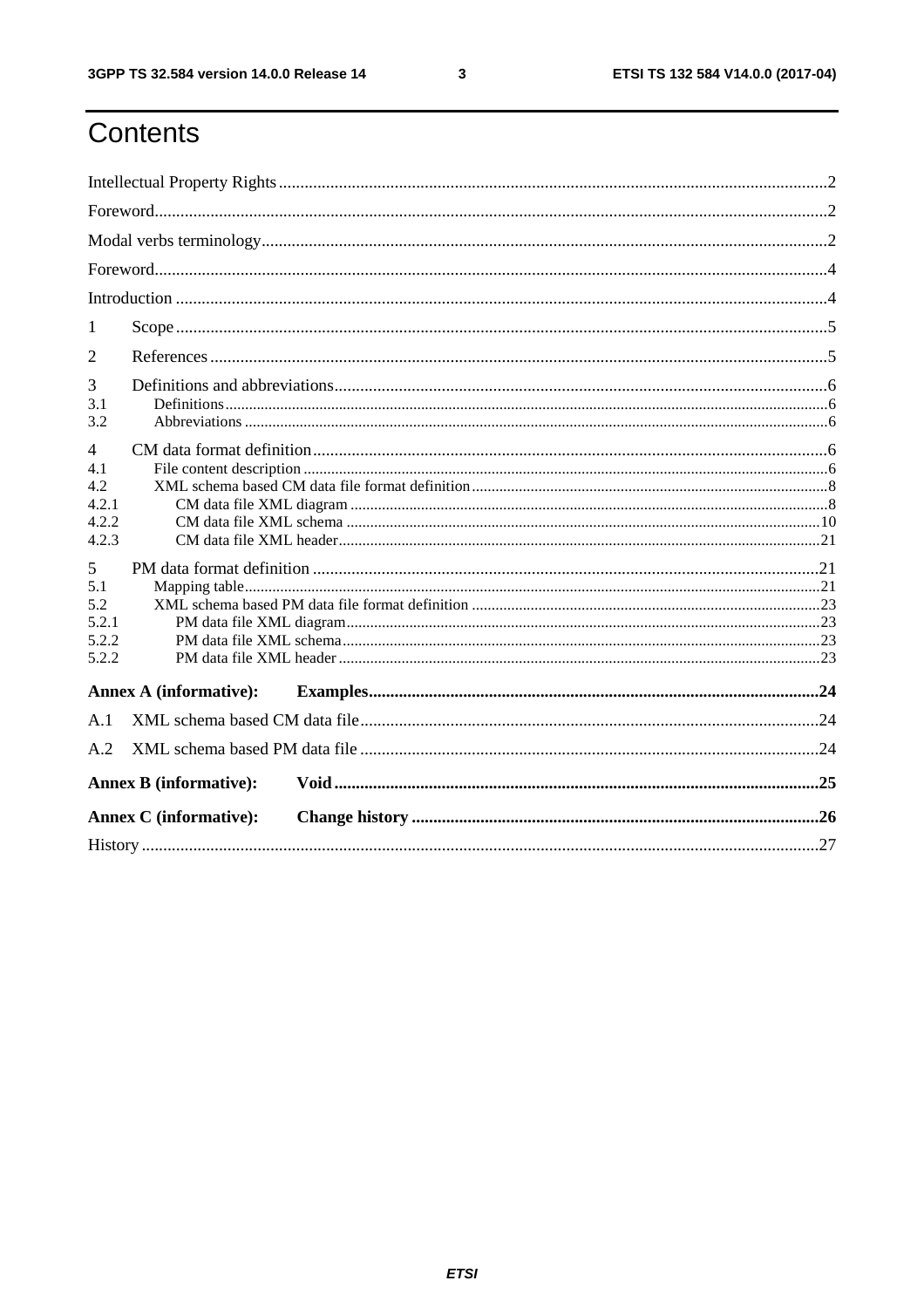# Foreword

This Technical Specification has been produced by the 3rd Generation Partnership Project (3GPP).

The contents of the present document are subject to continuing work within the TSG and may change following formal TSG approval. Should the TSG modify the contents of the present document, it will be re-released by the TSG with an identifying change of release date and an increase in version number as follows:

Version x.y.z

where:

- x the first digit:
	- 1 presented to TSG for information;
	- 2 presented to TSG for approval;
	- 3 or greater indicates TSG approved document under change control.
- y the second digit is incremented for all changes of substance, i.e. technical enhancements, corrections, updates, etc.
- z the third digit is incremented when editorial only changes have been incorporated in the document.

### Introduction

The present document is part of a TS-family covering the 3rd Generation Partnership Project Technical Specification Group Services and System Aspects, Telecommunication Management; as identified below:

- 32.581: "Telecommunications management; Home Node B (HNB) Operations, Administration, Maintenance and Provisioning (OAM&P); Concepts and requirements for Type 1 interface HNB to HNB Management System (HMS)"
- 32.582: "Telecommunications management; Home Node B (HNB) Operations, Administration, Maintenance and Provisioning (OAM&P); Information model for Type 1 interface HNB to HNB Management System (HMS)"
- 32.583: "Telecommunications management; Home Node B (HNB) Operations, Administration, Maintenance and Provisioning (OAM&P); Procedure flows for Type 1 interface HNB to HNB Management System (HMS)"
- 32.584: "Telecommunications management; Home Node B (HNB) Operations, Administration, Maintenance and Provisioning (OAM&P); XML definitions for Type 1 interface HNB to HNB Management System (HMS)"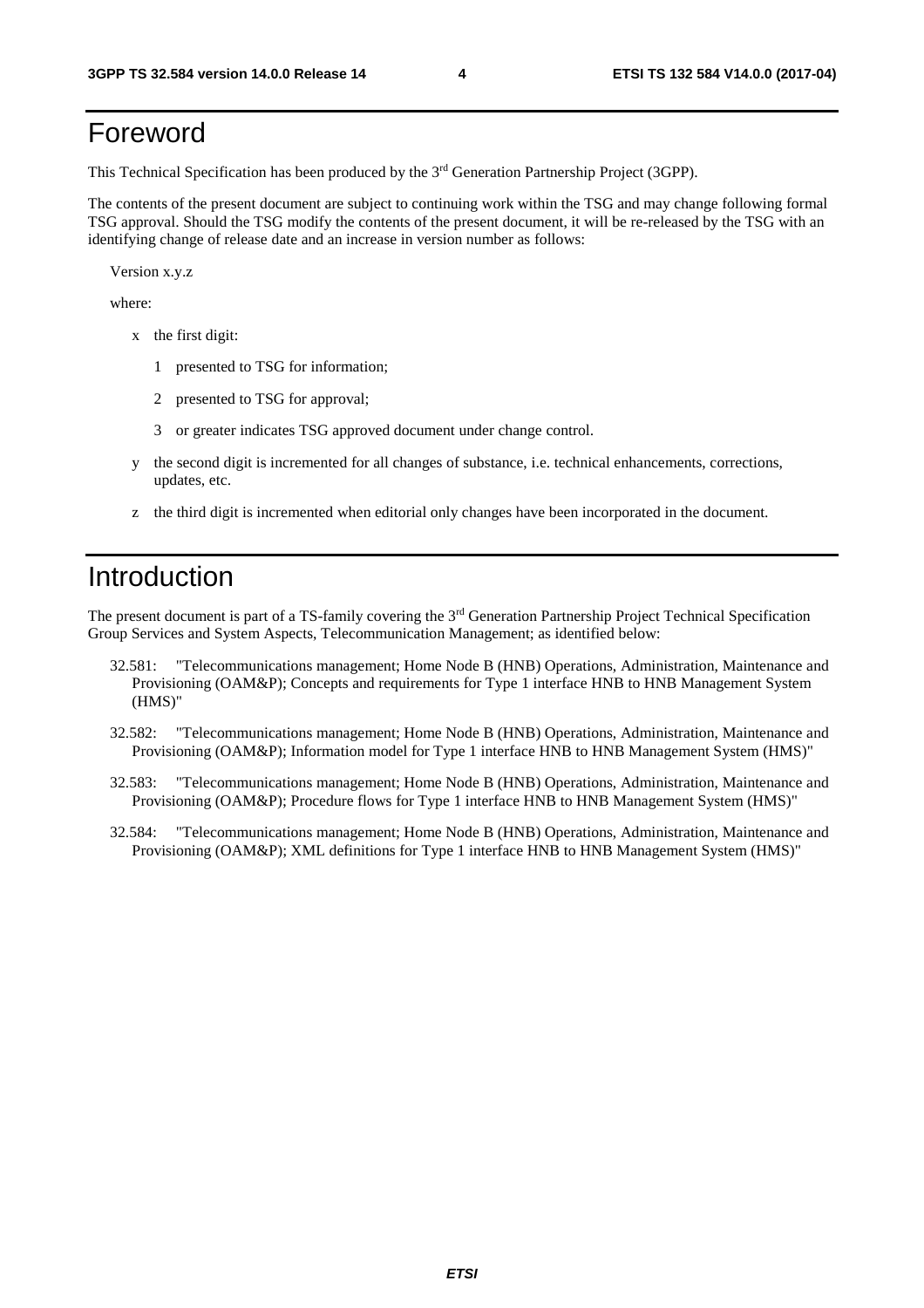# 1 Scope

The present document describes the data format for Configuration Management and Performance Management for Home Node B (HNB). The XML definitions captured in this document shall be met via Type 1 interface between HNB and HNB Management System (HMS).

# 2 References

The following documents contain provisions which, through reference in this text, constitute provisions of the present document.

- References are either specific (identified by date of publication, edition number, version number, etc.) or non-specific.
- For a specific reference, subsequent revisions do not apply.
- For a non-specific reference, the latest version applies. In the case of a reference to a 3GPP document (including a GSM document), a non-specific reference implicitly refers to the latest version of that document *in the same Release as the present document*.
- [1] 3GPP TR 21.905: "Vocabulary for 3GPP Specifications".
- [2] 3GPP TS 32.101: "Telecommunication management; Principles and high level requirements".
- [3] 3GPP TS 32.102: "Telecommunication management; Architecture".
- [4] 3GPP TS 32.300: "Telecommunication management; Configuration Management (CM); Name convention for Managed Objects".
- [5] Void.
- [6] 3GPP TR R3.020, Home (e)NodeB
- [7] TR-069 Amendment 2, CPE WAN Management Protocol v1.1, Broadband Forum
- [8] 3GPP TS 32.435: "Telecommunication management; Performance measurement: eXtensible Markup Language (XML) file format definition"
- [9] 3GPP TS 32.582: "Telecommunications management; Home Node B (HNB) Operations, Administration, Maintenance and Provisioning (OAM&P); Information model for Type 1 interface HNB to HNB Management System (HMS)"
- [10] W3C REC-xml-20001006: "Extensible Markup Language (XML) 1.0 (Second Edition)".
- [11] W3C REC-xmlschema-0-20010502: "XML Schema Part 0: Primer".
- [12] W3C REC-xmlschema-1-20010502: "XML Schema Part 1: Structures".
- [13] W3C REC-xmlschema-2-20010502: "XML Schema Part 2: Datatypes".
- [14] W3C REC-xml-names-19990114: "Namespaces in XML".
- [15] TR-157 Amendment 1 "Component Objects for CWMP", Broadband Forum.
- [16] TR-098 Amendment 2, "Internet Gateway Device Data Model for TR-069", Broadband Forum
- [17] 3GPP TS 32.622: "Telecommunication management; Configuration Management (CM); Generic network resources Integration Reference Point (IRP): Network Resource Model (NRM)".

[18] 3GPP TS 32.772: "Telecommunication management; Home Node B (HNB) Subsystem (HNS); Integration Reference Point (IRP); Information Service (IS)"

[19] 3GPP TS 22.220: "Service requirements for Home Node B (HNB) and Home eNode B (HeNB)"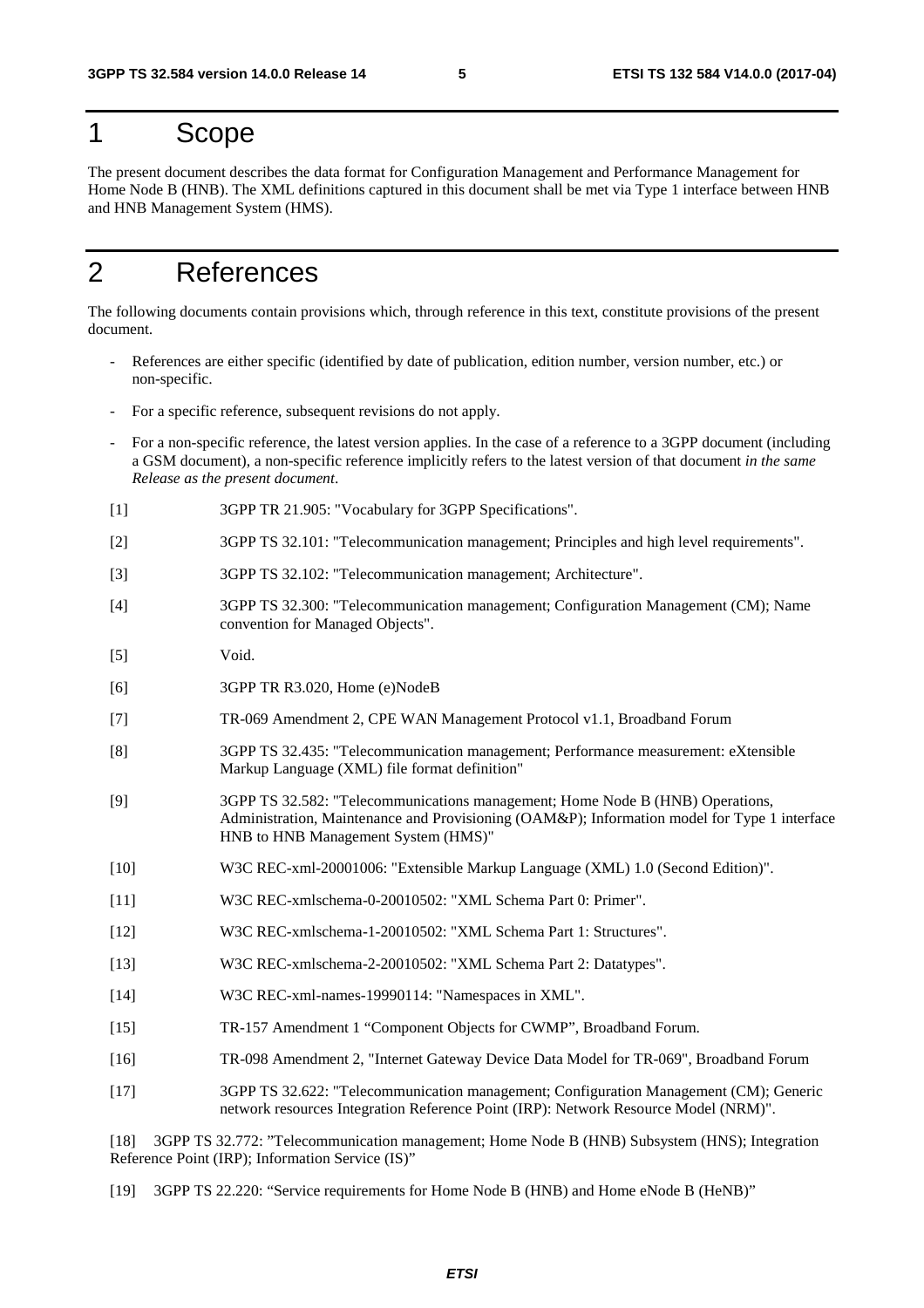[20] 3GPP TS 32.432: "Telecommunication management; Performance measurement: File format definition"

# 3 Definitions and abbreviations

#### 3.1 Definitions

For the purposes of the present document, the terms and definitions given in TR 21.905 [1] and the following apply. A term defined in the present document takes precedence over the definition of the same term, if any, in TR 21.905 [1].

**Home NodeB, 3G Home NodeB:** These terms, their derivations and abbreviations are used synonymously throughout this document.

#### 3.2 Abbreviations

For the purposes of the present document, the abbreviations given in TR 21.905 [1] and the following apply. An abbreviation defined in the present document takes precedence over the definition of the same abbreviation, if any, in TR 21.905 [1].

| DМ           | Domain Manager                             |
|--------------|--------------------------------------------|
| EM           | Element Manager                            |
| <b>FFS</b>   | For Further Study                          |
| <b>HNB</b>   | Home Node B                                |
| <b>HMS</b>   | <b>HNB</b> Management System               |
| IP           | Internet Protocol                          |
| <b>LTE</b>   | Long Term Evolution                        |
| <b>MME</b>   | Mobile Management Entity                   |
| <b>NGMN</b>  | <b>Next Generation Mobile Networks</b>     |
| PnP          | Plug and Play                              |
| <b>SAE</b>   | <b>System Architecture Evolution</b>       |
| SON          | <b>Self-Organising Networks</b>            |
| <b>TBD</b>   | To Be Discussed                            |
| <b>UMTS</b>  | Universal Mobile Telecommunications System |
| <b>UTRAN</b> | <b>UMTS Radio Access Network</b>           |
|              |                                            |

### 4 CM data format definition

This clause describes the format of Configuration Management data.

#### 4.1 File content description

Table 4.1 lists all the file content items, provides and explanation of the individual items, and maps the file content items to those used in the XML schema based file format definitions. XML tag attributes are useful where data values bind tightly to its parent element. They have been used where appropriate.

| <b>File Content Item</b> | <b>XML schema based</b><br>XML tag | <b>Description</b>                                                                                                                                                                                                                                              |
|--------------------------|------------------------------------|-----------------------------------------------------------------------------------------------------------------------------------------------------------------------------------------------------------------------------------------------------------------|
| configDataCollection     | configDataFile                     | This is the top-level tag, which identifies the file as a collection of<br>config data. The file content is made up of a header<br>("configFileHeader"), the collection of configuration items<br>("configData"), and a configfile footer ("configFileFooter"). |
| configFileHeader         | fileHeader                         | This is the configuration data file header to be inserted in each<br>file. It includes a version indicator, the sendor name, and vendor<br>name of the sending network node.                                                                                    |

**Table 4.1 File Content Description and Mapping of File Content Items to XML tags**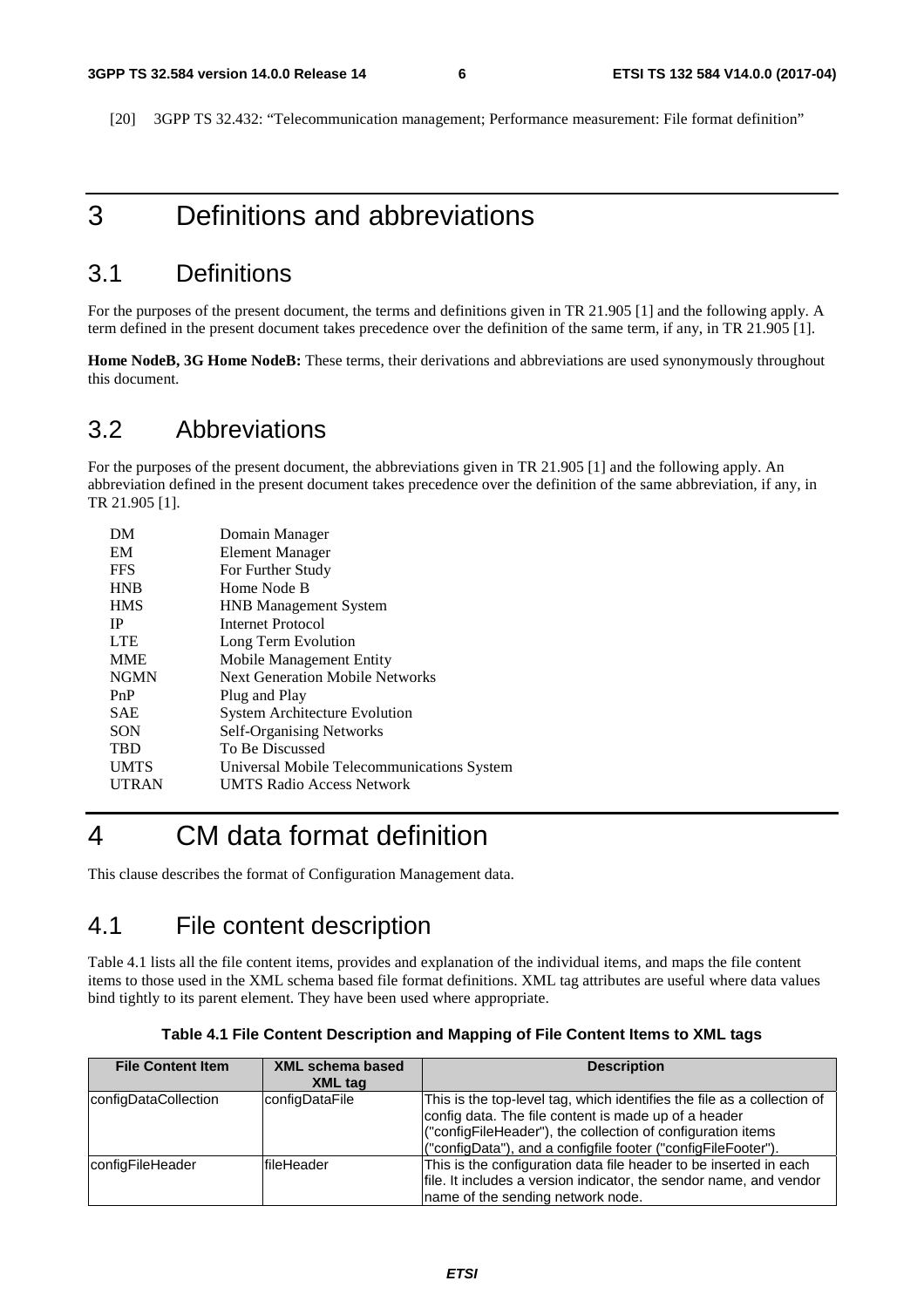| <b>File Content Item</b> | <b>XML schema based</b><br><b>XML</b> tag | <b>Description</b>                                                                                                                                                                                                                                                                                                                                                                                                                                                                                                                                                                                                                                                                                                                                                                                |  |  |
|--------------------------|-------------------------------------------|---------------------------------------------------------------------------------------------------------------------------------------------------------------------------------------------------------------------------------------------------------------------------------------------------------------------------------------------------------------------------------------------------------------------------------------------------------------------------------------------------------------------------------------------------------------------------------------------------------------------------------------------------------------------------------------------------------------------------------------------------------------------------------------------------|--|--|
| configData               | configData                                | The "configData" construct represents the sequence of zero or<br>more configuration parameter items contained in the file.<br>Each "configData" element contains the name of the NE ("nEld")<br>and the list of parameters to be created, modified or deleted<br>which pertaining to that NE<br>The "configData" consists of DeviceData, DiagnosticsData, and<br>FAPServiceData                                                                                                                                                                                                                                                                                                                                                                                                                   |  |  |
| configFileFooter         | fileFooter                                | The configuration data file footer to be inserted in each file. It<br>includes a time stamp, which refers to the time when the file is<br>closed for sending to the NE.                                                                                                                                                                                                                                                                                                                                                                                                                                                                                                                                                                                                                           |  |  |
| fileFormatVersion        | fileHeader<br>fileFormatVersion           | This parameter identifies the file format version applied by the<br>sender. The format version defined in the present document<br>shall be the abridged number and version of this 3GPP<br>document (see below).<br>The abridged number and version of a 3GPP document is<br>constructed from its version specific full reference "3GPP []<br>(yyyy-mm)" by:<br>- removing the leading "3GPP TS"<br>- removing everything including and after the version third digit,<br>representing editorial only changes, together with its preceding<br>dot character<br>from the resulting string, removing leading and trailing white<br>space, replacing every multi character white space by a single<br>space character and changing the case of all characters to<br>uppercase.<br>e.g. "32.584 V8.0" |  |  |
| senderName               | fileHeader senderName                     | If this is a downloaded file from HMS to HNB, then this attribute<br>shall hold the DN of HMS whose name hierarchy is defined<br>section 6.2.1 of TS 32.772 [18].<br>Example:<br>"DC=a1.companyNN.com,SubNetwork=1,ManagementNode=6,<br>HMSFunction=H3WT2"<br>If this is an uploaded file from HNB to HMS, then this attribute<br>shall hold the DN of HNB. See Note 1 of Table 5.1<br>See TS 32.300 [4] for definition of DN.                                                                                                                                                                                                                                                                                                                                                                    |  |  |
| vendorName               | fileHeader vendorName                     | The "vendorName" identifies the vendor of the equipment that<br>provided the measurement file. The string may be empty (i.e.<br>string size =0) if the "vendorName" is not configured in the<br>sender.<br>For the XML schema based XML format, XML attribute<br>specification "vendorName" may be absent in case the<br>"vendorName" is not configured in the sender.                                                                                                                                                                                                                                                                                                                                                                                                                            |  |  |
| neld                     | managedElement                            | The unique identification of the NE in the system. It includes the<br>user name ("nEUserName"), the distinguished name<br>("nEDistinguishedName") and the software version<br>("nESoftwareVersion") of the NE.                                                                                                                                                                                                                                                                                                                                                                                                                                                                                                                                                                                    |  |  |
| neUserName               | managedElement<br>userLabel               | This is the user definable name ("userLabel") defined for the NE<br>in 3GPP TS 32.622 [17]. The string may be empty (i.e. string<br>size =0) if the "nEUserName" is not configured in the CM<br>applications.<br>For the XML schema based XML format, XML attribute<br>specification "userLabel" may be absent in case the<br>"nEUserName" is not configured in the CM applications.                                                                                                                                                                                                                                                                                                                                                                                                              |  |  |
| neDistinguishedName      | managedElement<br>localDn                 | This attribute shall hold the DN of HNB. See Note 1 of<br>Table 5.1.<br>See TS 32.300 [4] for definition of DN.                                                                                                                                                                                                                                                                                                                                                                                                                                                                                                                                                                                                                                                                                   |  |  |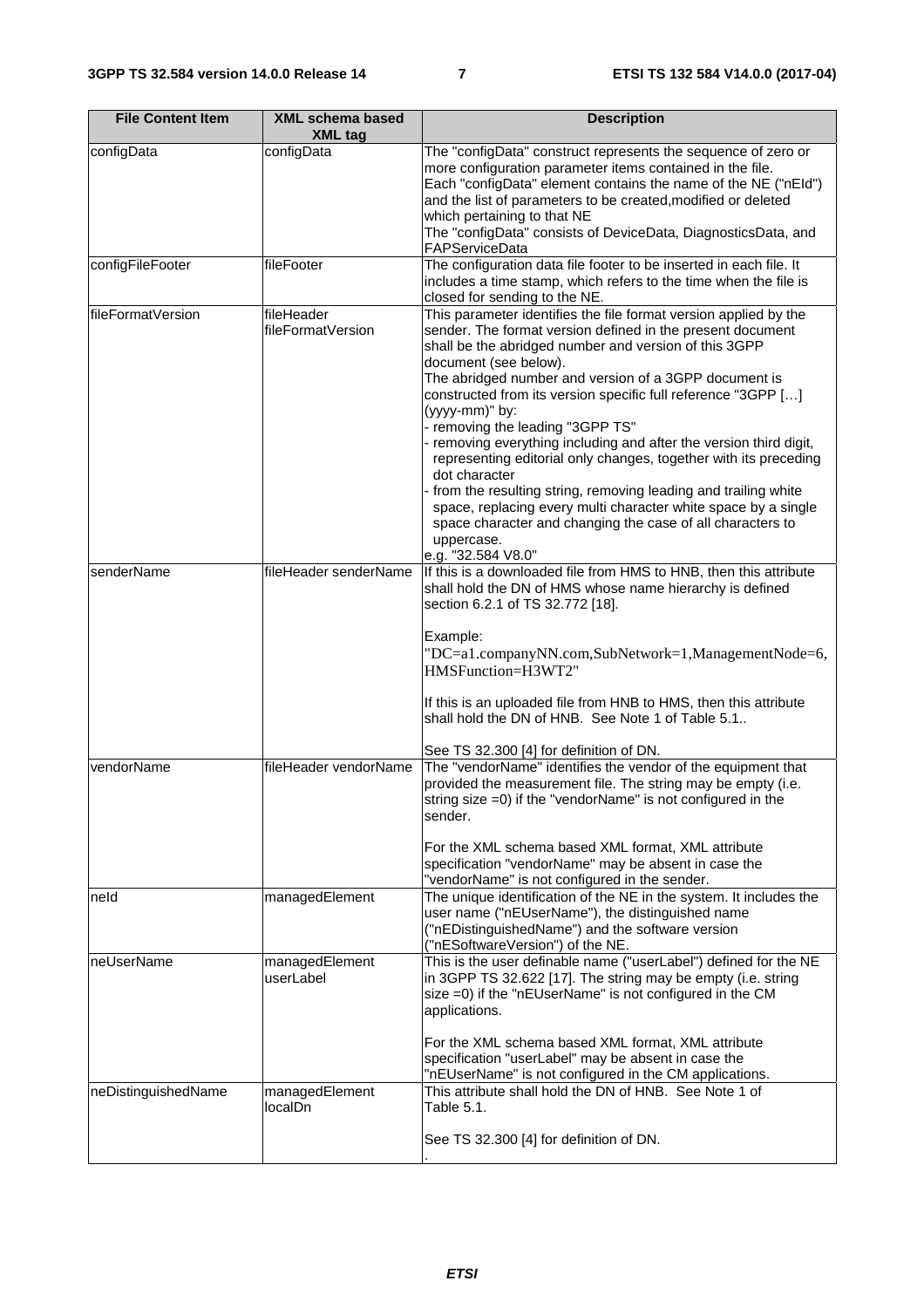| <b>File Content Item</b> | <b>XML schema based</b>                                                                                                                                                                                                                                                           | <b>Description</b>                                                                                                                                                                                                                                                                    |
|--------------------------|-----------------------------------------------------------------------------------------------------------------------------------------------------------------------------------------------------------------------------------------------------------------------------------|---------------------------------------------------------------------------------------------------------------------------------------------------------------------------------------------------------------------------------------------------------------------------------------|
|                          | <b>XML</b> tag                                                                                                                                                                                                                                                                    |                                                                                                                                                                                                                                                                                       |
| neSoftwareVersion        | managedElement<br>swVersion                                                                                                                                                                                                                                                       | This is the software version ("swVersion") defined for the NE in<br>3GPP TS 32.622 [17].<br>This is an optional parameter which allows post-processing<br>systems to take care of vendor specific measurements modified<br>between software versions.                                 |
|                          |                                                                                                                                                                                                                                                                                   | For the XML schema based XML format, XML attribute<br>specification "swVersion" may be absent in case the<br>"nESoftwareVersion" is not configured in the CM applications.                                                                                                            |
| Modifier                 | configData modifier                                                                                                                                                                                                                                                               | This element is present if the HMS is required to inform the NE<br>whether the parameter information should be used to create,<br>update or delete an specific object instance on the HNB<br>If not present the NE will assume the modification action is<br>update                   |
| <b>HNBDataParameters</b> | configData DeviceInfo<br>configData<br>ManagementServer<br>configData Time<br><b>FAPService DNPrefix</b><br>FAPService<br>FAPControl<br>FAPService<br>AccessMgmt<br><b>FAPService CellConfig</b><br><b>FAPService Transport</b><br><b>FAPService REM</b><br><b>FAPService GPS</b> | These elements are present if the HMS requires to modify the<br>specific configuration parameters<br>The XML file format definitions implement the configuration<br>structure and parameter definitions defined in broadband forum<br>3GPP TS 32.582 [9] and TR-098 Amendment 2 [16]. |
| timestamp                | fileFooter dataTime                                                                                                                                                                                                                                                               |                                                                                                                                                                                                                                                                                       |

A vendor MAY extend the standardized parameter list with vendor-specific parameters and objects. Vendor-specific parameters and objects MAY be defined either in a separate naming hierarchy or within the standardized naming hierarchy of the XML File Format.

The name of a vendor-specific parameter or object not contained within another vendor-specific object MUST have the following form to align with the Vendor Specific Parameter Definition of TR-098 Amendment 2 [16].

• X\_<VENDOR>\_VendorSpecificName

# 4.2 XML schema based CM data file format definition

#### 4.2.1 CM data file XML diagram

Figure 4.1 describes the XML element structure of the CM data file.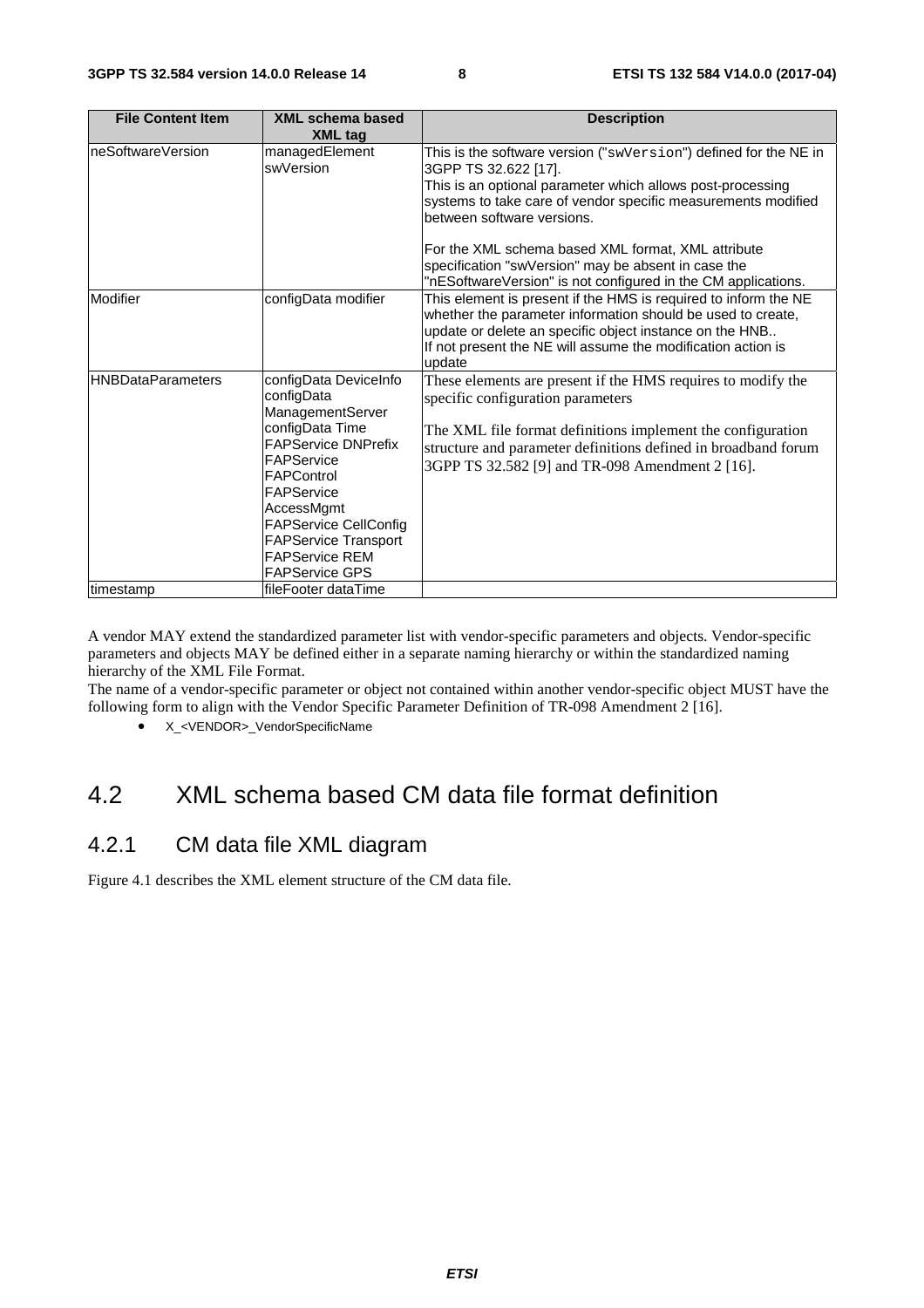

**Figure 4.1: XML diagram of the configuration data file**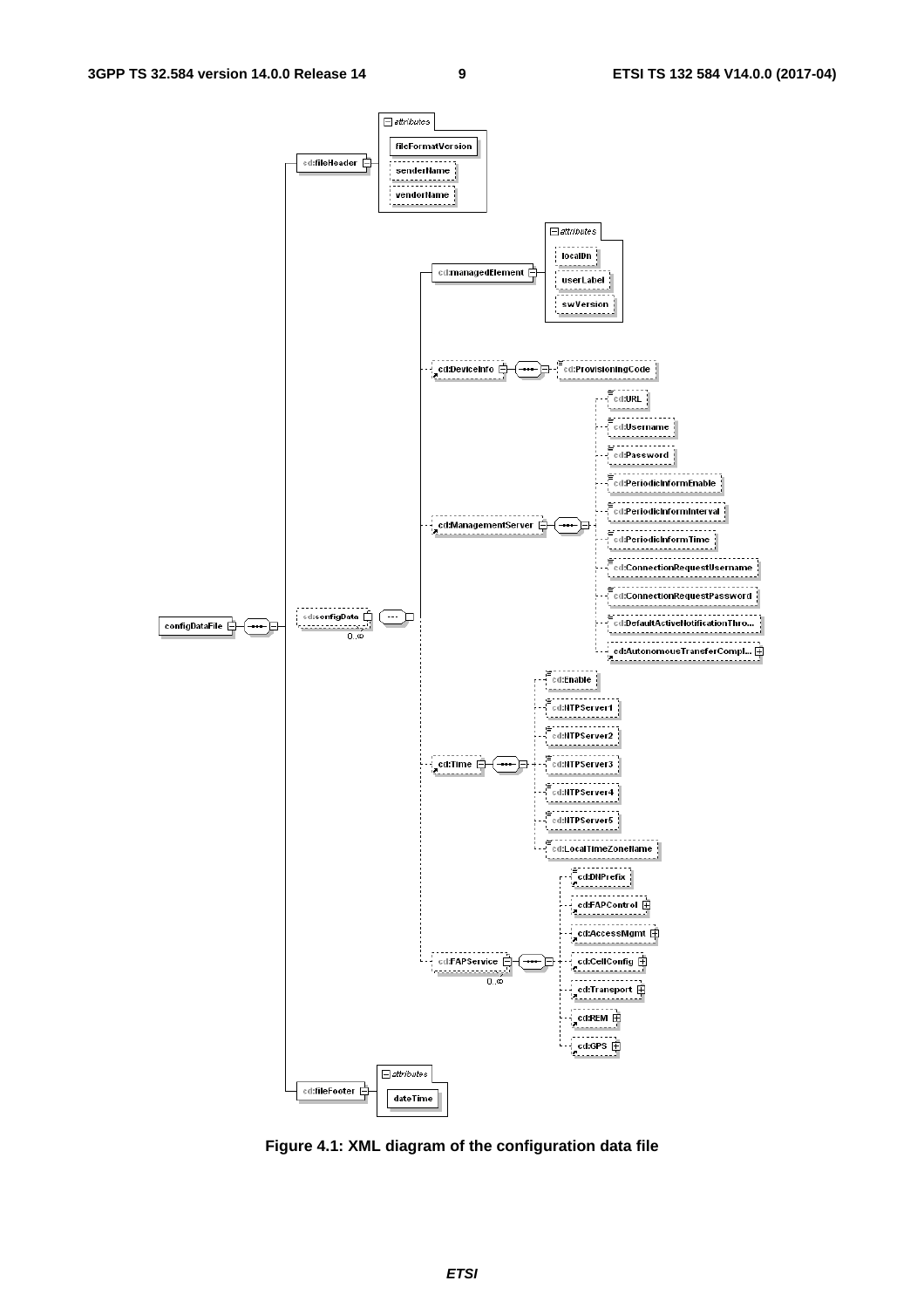#### 4.2.2 CM data file XML schema

The following XML schema configData.xsd is the schema for CM data XML files:

```
<?xml version="1.0" encoding="UTF-8"?> 
< ! - - 3GPP TS 32.584 Configuration Data XML file format definition 
   data file XML schema 
  configData.xsd 
--> 
<schema xmlns:cd="http://www.3gpp.org/ftp/specs/archive/32_series/32.584#configData" 
xmlns="http://www.w3.org/2001/XMLSchema" 
targetNamespace="http://www.3gpp.org/ftp/specs/archive/32_series/32.584#configData" 
elementFormDefault="qualified">
     <!-- Config data XML elements --> 
     <element name="AccessMode"> 
         <simpleType> 
              <restriction base="string"> 
                  <enumeration value="Open Access"/> 
                  <enumeration value="Closed Access"/> 
                  <enumeration value="Hybrid Access"/> 
              </restriction> 
         </simpleType> 
     </element> 
     <element name="BandIndicator"> 
         <simpleType> 
              <restriction base="string"> 
                  <enumeration value="GSM 850"/> 
                  <enumeration value="GSM 900"/> 
                  <enumeration value="DCS 1800"/> 
                  <enumeration value="PCS 1900"/> 
              </restriction> 
         </simpleType> 
     </element> 
     <element name="InServiceHandling"> 
         <simpleType> 
             -<br><restriction base="string">
                  <enumeration value="Immediate"/> 
                  <enumeration value="Delayed"/> 
              </restriction> 
         </simpleType> 
     </element> 
     <element name="MeasurementQuantity-Inter"> 
         <simpleType> 
              <restriction base="string"> 
                  <enumeration value="CPICH Ec/No"/> 
                  <enumeration value="CPICH RSCP"/> 
              </restriction> 
         </simpleType> 
     </element> 
     <element name="MeasurementQuantity-Intra"> 
         <simpleType> 
              <restriction base="string"> 
                  <enumeration value="CPICH Ec/No"/> 
                  <enumeration value="CPICH RSCP"/> 
                  <enumeration value="Pathloss"/> 
              </restriction> 
         </simpleType> 
     </element> 
     <element name="Modifier"> 
         <simpleType> 
              <restriction base="string"> 
                  <enumeration value="create"/> 
                  <enumeration value="delete"/> 
                  <enumeration value="update"/> 
              </restriction> 
          </simpleType> 
     </element> 
     <element name="NonCSGUEAccessDecision"> 
         <simpleType> 
              <restriction base="string"> 
                  <enumeration value="Local"/> 
                  <enumeration value="Query FAP-GW"/> 
                  <enumeration value="By Core"/> 
              </restriction> 
          </simpleType>
```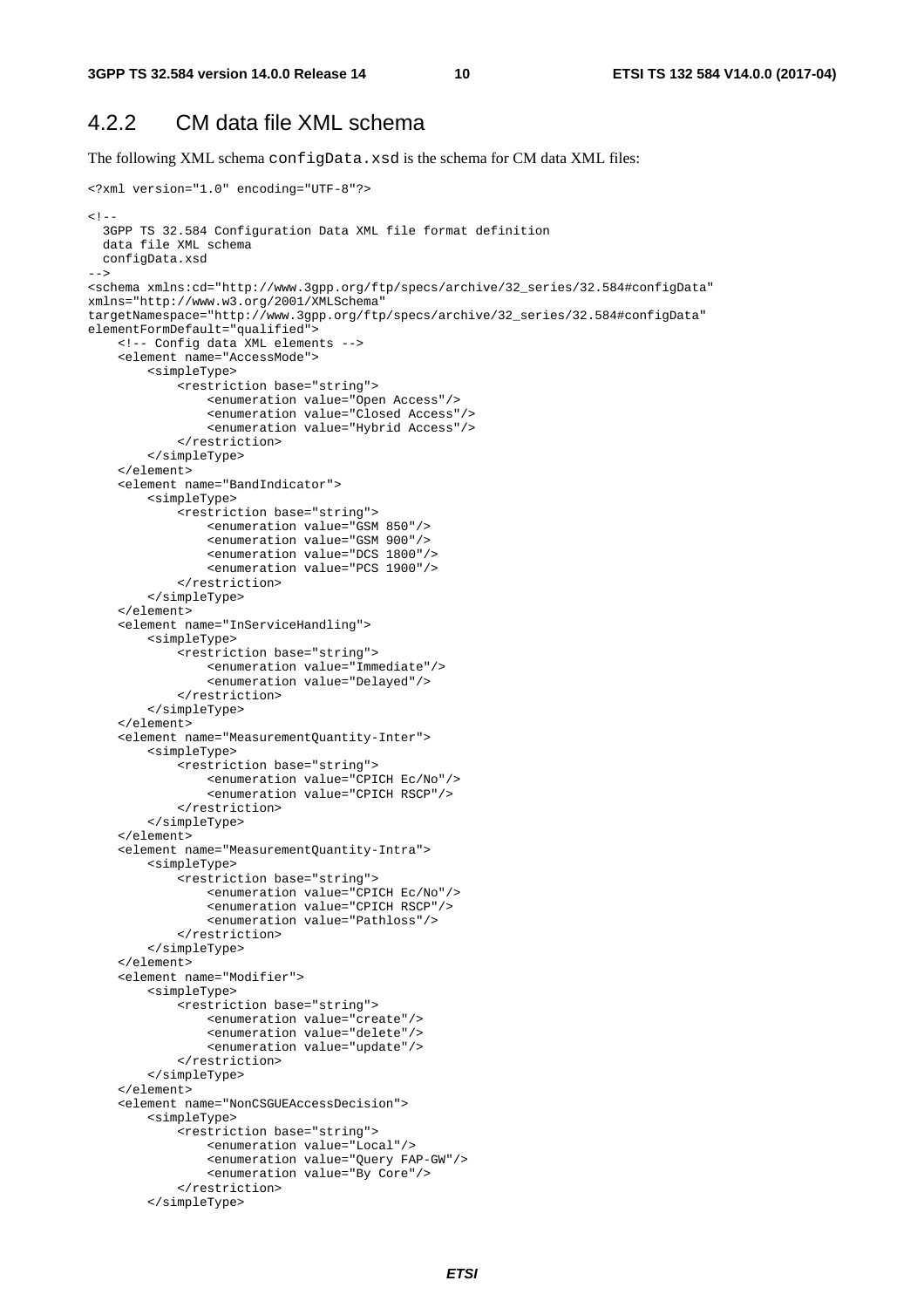```
 </element> 
 <element name="NonHCSTCRMax"> 
     <simpleType> 
         <restriction base="string"> 
              <enumeration value="not used"/> 
              <enumeration value="30"/> 
              <enumeration value="60"/> 
              <enumeration value="120"/> 
              <enumeration value="180"/> 
              <enumeration value="240"/> 
         </restriction> 
     </simpleType> 
 </element> 
 <element name="NonHCSTCRMaxHyst"> 
     <simpleType> 
         <restriction base="string"> 
              <enumeration value="not used"/> 
              <enumeration value="10"/> 
              <enumeration value="20"/> 
              <enumeration value="30"/> 
              <enumeration value="40"/> 
              <enumeration value="50"/> 
              <enumeration value="60"/> 
              <enumeration value="70"/> 
         </restriction> 
     </simpleType> 
 </element> 
 <element name="NumberOfPSCs"> 
     <simpleType> 
         <restriction base="string"> 
              <enumeration value="5"/> 
              <enumeration value="10"/> 
              <enumeration value="15"/> 
              <enumeration value="20"/> 
              <enumeration value="30"/> 
              <enumeration value="40"/> 
              <enumeration value="50"/> 
              <enumeration value="64"/> 
              <enumeration value="80"/> 
              <enumeration value="120"/> 
              <enumeration value="160"/> 
              <enumeration value="256"/> 
              <enumeration value="alltherest"/> 
              <enumeration value="spare3"/> 
              <enumeration value="spare2"/> 
              <enumeration value="spare1"/> 
         </restriction> 
     </simpleType> 
 </element> 
 <element name="PLMNType"> 
     <simpleType> 
         <restriction base="string"> 
              <enumeration value="GSM-MAP"/> 
              <enumeration value="ANSI-41"/> 
         </restriction> 
     </simpleType> 
\epsilon/element>
 <element name="QualityMeasureCPICH"> 
     <simpleType> 
        -<br><restriction base="string">
              <enumeration value="Ec/No"/> 
              <enumeration value="RSCP"/> 
         </restriction> 
     </simpleType> 
 </element> 
 <element name="TCRMax"> 
     <simpleType> 
         <restriction base="string"> 
              <enumeration value="not used"/> 
              <enumeration value="30"/> 
              <enumeration value="60"/> 
              <enumeration value="120"/> 
              <enumeration value="180"/> 
              <enumeration value="240"/> 
         </restriction> 
     </simpleType> 
 </element>
```
 <sup>&</sup>lt;element name="TCRMaxHyst">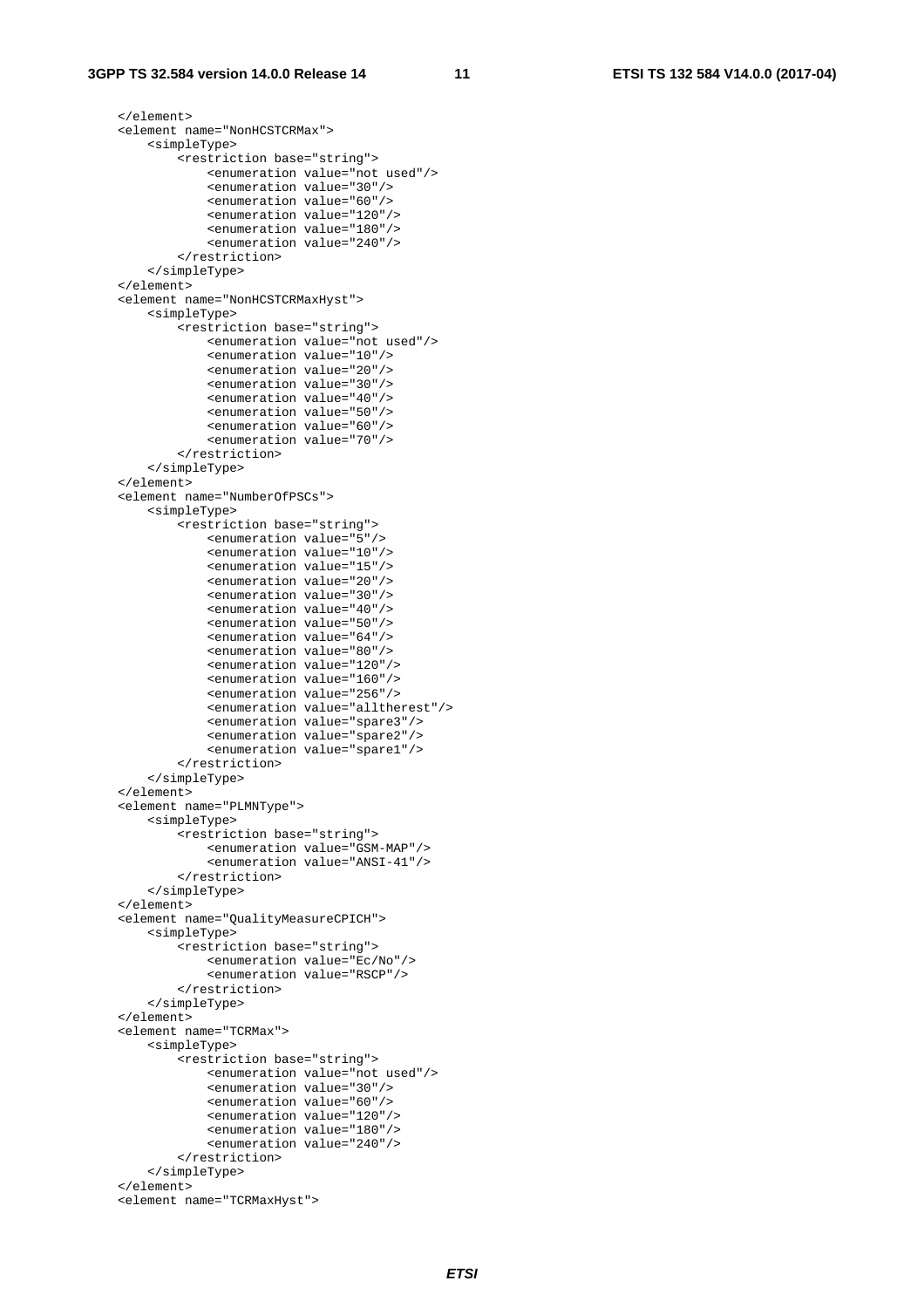<simpleType>

```
 <restriction base="string"> 
                 <enumeration value="not used"/> 
                 <enumeration value="10"/> 
                 <enumeration value="20"/> 
                 <enumeration value="30"/> 
                 <enumeration value="40"/> 
                 <enumeration value="50"/> 
                 <enumeration value="60"/> 
                 <enumeration value="70"/> 
            </restriction> 
        </simpleType> 
    </element> 
    <element name="TransferTypeFilter"> 
        <simpleType> 
            <restriction base="string"> 
                 <enumeration value="Upload"/> 
                 <enumeration value="Download"/> 
                 <enumeration value="Both"/> 
            </restriction> 
        </simpleType> 
   \epsilon/element>
    <element name="DeviceInfo"> 
        <complexType> 
            <sequence> 
                <element name="ProvisioningCode" type="string" minOccurs="0"/> 
            </sequence> 
         </complexType> 
    </element> 
    <element name="AutonomousTransferCompletePolicy"> 
        <complexType> 
            <sequence> 
                 <element name="Enable" type="boolean" minOccurs="0"/> 
                 <element ref="cd:TransferTypeFilter" minOccurs="0"/> 
                 <element name="FileTypeFilter" type="string" minOccurs="0"/> 
             </sequence> 
         </complexType> 
    </element> 
    <element name="ManagementServer"> 
        <complexType> 
             <sequence> 
                 <element name="URL" type="string" minOccurs="0"/> 
 <element name="Username" type="string" minOccurs="0"/> 
 <element name="Password" type="string" minOccurs="0"/> 
                 <element name="PeriodicInformEnable" type="boolean" minOccurs="0"/> 
                 <element name="PeriodicInformInterval" type="unsignedInt" minOccurs="0"/> 
                 <element name="PeriodicInformTime" type="dateTime" minOccurs="0"/> 
 <element name="ConnectionRequestUsername" type="string" minOccurs="0"/> 
 <element name="ConnectionRequestPassword" type="string" minOccurs="0"/> 
                 <element name="DefaultActiveNotificationThrottle" type="unsignedInt" minOccurs="0"/> 
                 <element ref="cd:AutonomousTransferCompletePolicy" minOccurs="0"/> 
            </sequence> 
        </complexType> 
    </element> 
    <element name="Time"> 
        <complexType> 
            <sequence> 
                 <element name="Enable" type="boolean" minOccurs="0"/> 
 <element name="NTPServer1" type="string" minOccurs="0"/> 
 <element name="NTPServer2" type="string" minOccurs="0"/> 
                 <element name="NTPServer3" type="string" minOccurs="0"/> 
                 <element name="NTPServer4" type="string" minOccurs="0"/> 
                 <element name="NTPServer5" type="string" minOccurs="0"/> 
                 <element name="LocalTimeZoneName" type="string" minOccurs="0"/> 
            </sequence> 
        </complexType> 
    </element> 
    <element name="DNPrefix" type="string"/> 
    <element name="Gateway"> 
        <complexType> 
             <sequence> 
                 <element name="SecGWServer1" type="string" minOccurs="0"/> 
                 <element name="SecGWServer2" type="string" minOccurs="0"/> 
 <element name="SecGWServer3" type="string" minOccurs="0"/> 
 <element name="FAPGWServer1" type="string" minOccurs="0"/> 
                 <element name="FAPGWServer2" type="string" minOccurs="0"/> 
                 <element name="FAPGWServer3" type="string" minOccurs="0"/> 
                 <element name="FAPGWPort" type="unsignedInt" minOccurs="0"/>
```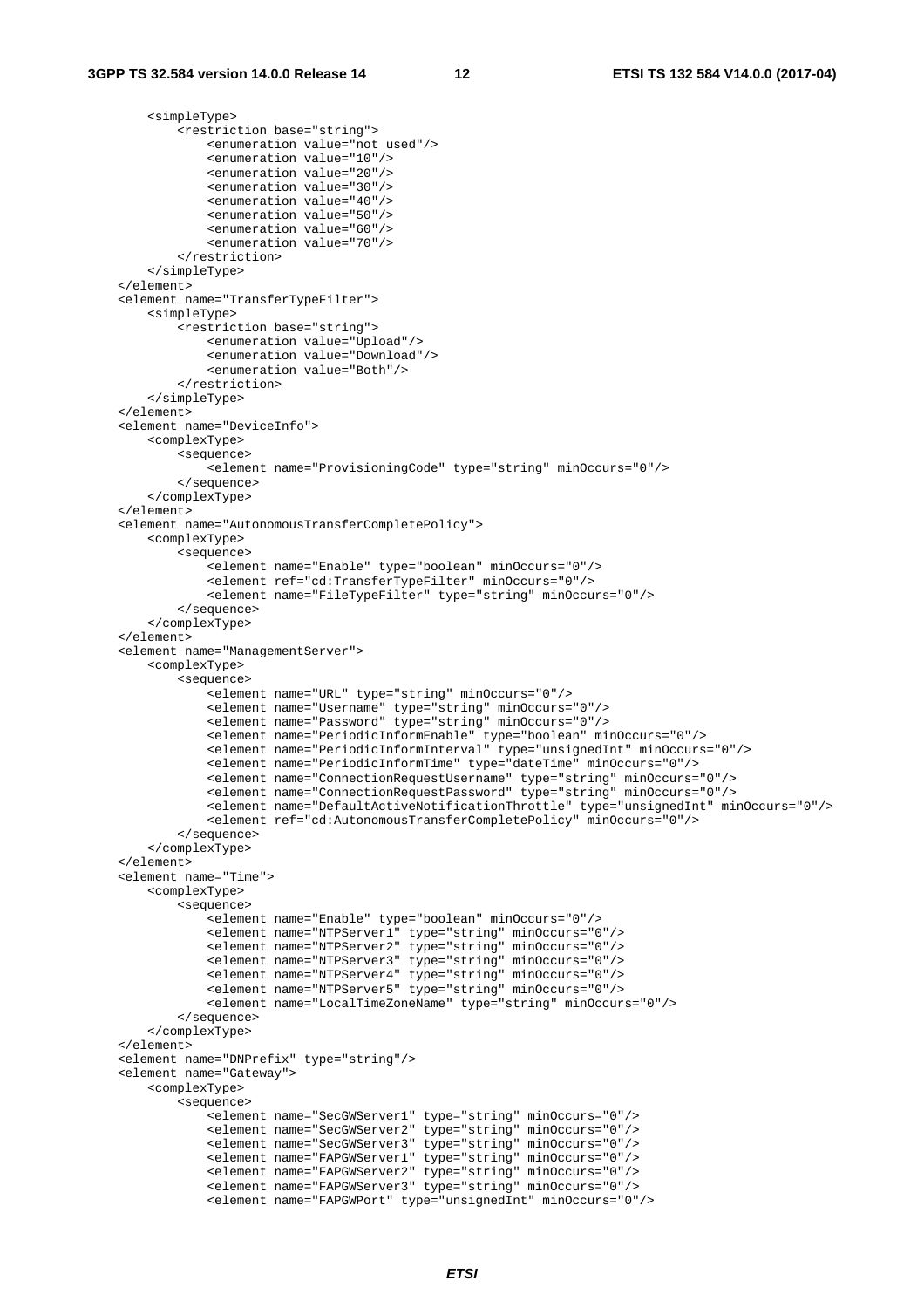```
 </sequence> 
         </complexType> 
    </element> 
    <element name="SelfConfig"> 
         <complexType> 
             <sequence> 
                 <element name="UARFCNSelfConfigEnable" type="boolean" minOccurs="0"/> 
                 <element name="PrimaryScramblingCodeSelfConfigEnable" type="boolean" minOccurs="0"/> 
                 <element name="MaxFAPTxPowerSelfConfigEnable" type="boolean" minOccurs="0"/> 
                 <element name="PCPICHPowerSelfConfigEnable" type="boolean" minOccurs="0"/> 
                 <element name="MaxULTxPowerSelfConfigEnable" type="boolean" minOccurs="0"/> 
                 <element name="LACRACURASelfConfigEnable" type="boolean" minOccurs="0"/> 
                 <element name="NeighborListSelfConfigEnable" type="boolean" minOccurs="0"/> 
                 <element name="CellReSelectionSelfConfigEnable" type="boolean" minOccurs="0"/> 
 <element name="IntraFreqMeasSelfConfigEnable" type="boolean" minOccurs="0"/> 
 <element name="InterFreqMeasSelfConfigEnable" type="boolean" minOccurs="0"/> 
                 <element name="InterRATMeasSelfConfigEnable" type="boolean" minOccurs="0"/> 
                 <element name="UEInternalMeasConfigEnable" type="boolean" minOccurs="0"/> 
             </sequence> 
         </complexType> 
    </element> 
    <element name="UMTS"> 
         <complexType> 
             <sequence> 
                 <element ref="cd:SelfConfig" minOccurs="0"/> 
                 <element ref="cd:Gateway" minOccurs="0"/> 
             </sequence> 
         </complexType> 
    </element> 
    <element name="AdminState" type="boolean"/> 
    <element name="SelfConfigEvents" type="string"/> 
    <element name="EnclosureTamperingDetected" type="boolean"/> 
    <element name="FAPControl"> 
         <complexType> 
             <sequence> 
                 <element ref="cd:AdminState" minOccurs="0"/> 
                 <element ref="cd:SelfConfigEvents" minOccurs="0"/> 
                 <element ref="cd:EnclosureTamperingDetected" minOccurs="0"/> 
                 <element ref="cd:UMTS" minOccurs="0"/> 
             </sequence> 
         </complexType> 
    </element> 
    <element name="CSGMembershipDeterminedLocally" type="boolean"/> 
    <element name="HNBName" type="string"/> 
    <element name="HomeZoneName"> 
         <simpleType> 
             <restriction base="string"> 
                 <maxLength value="48"/> 
             </restriction> 
          </simpleType> 
    </element> 
    <element name="MaxConcurrentCSGUsers" type="integer"/> 
    <element name="CSGID" type="unsignedInt"/> 
    <element name="AccessControlList" type="string"/> 
    <element name="MemberDetail"> 
         <complexType> 
             <sequence> 
                 <element ref="cd:Modifier" minOccurs="0"/> 
                 <element name="Enable" type="boolean" minOccurs="0"/> 
                 <element name="IMSI" type="string" minOccurs="0"/> 
                 <element name="MSISDN" type="string" minOccurs="0"/> 
                 <element name="MembershipExpires" type="dateTime" minOccurs="0"/> 
             </sequence> 
         </complexType> 
    </element> 
    <element name="AccessMgmt"> 
         <complexType> 
             <sequence> 
                 <element ref="cd:AccessMode" minOccurs="0"/> 
                 <element ref="cd:NonCSGUEAccessDecision" minOccurs="0"/> 
                 <element ref="cd:CSGMembershipDeterminedLocally" minOccurs="0"/> 
                 <element ref="cd:HNBName" minOccurs="0"/> 
                 <element ref="cd:HomeZoneName" minOccurs="0"/> 
                 <element ref="cd:MaxConcurrentCSGUsers" minOccurs="0"/> 
                 <element ref="cd:CSGID" minOccurs="0"/> 
                 <element ref="cd:AccessControlList" minOccurs="0"/> 
 <element ref="cd:MemberDetail" minOccurs="0" maxOccurs="unbounded"/> 
 <element ref="cd:LocalIPAccess" minOccurs="0"/>
```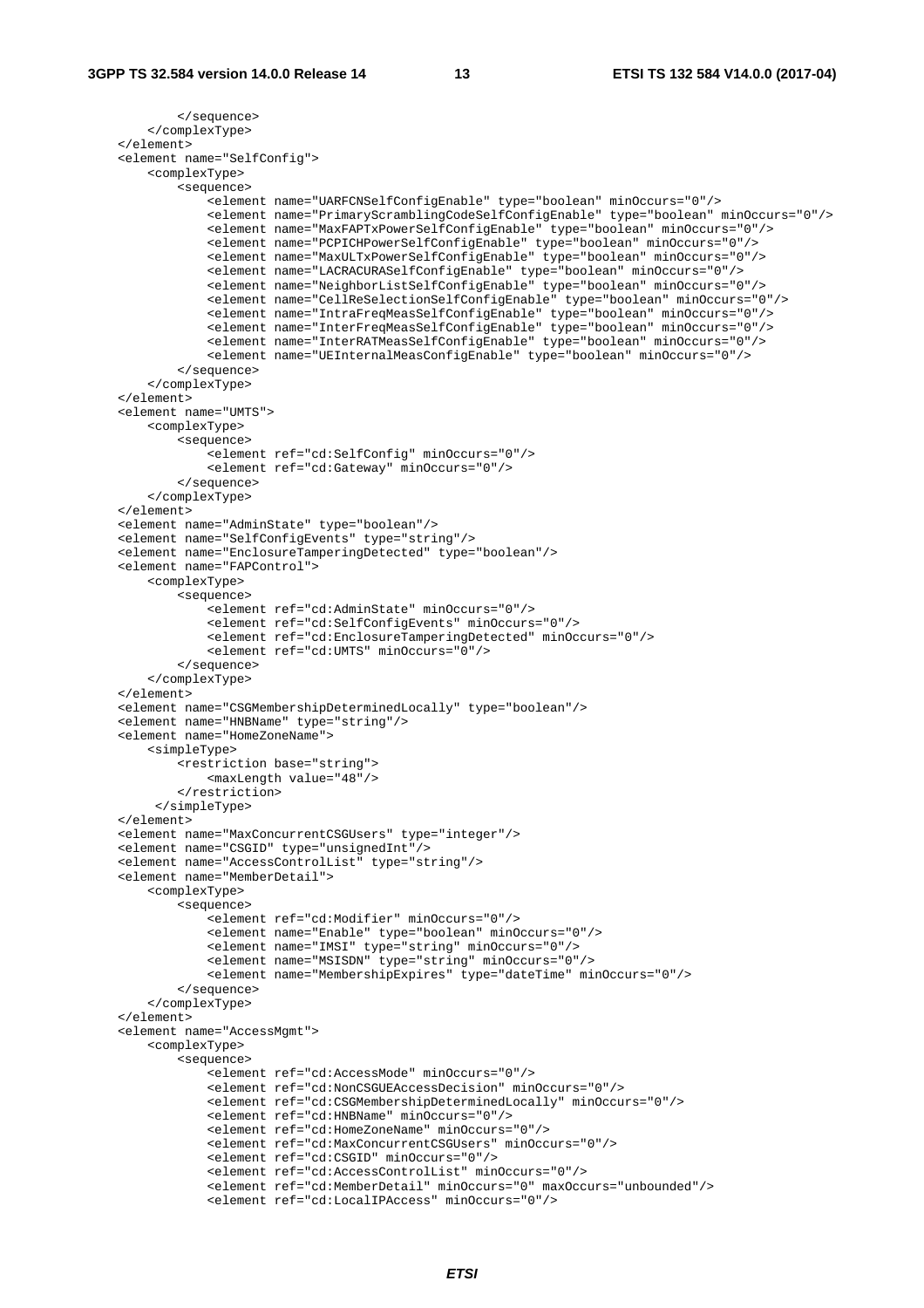```
 </sequence> 
         </complexType> 
     </element> 
     <element name="CN"> 
         <complexType> 
             <sequence> 
                  <element ref="cd:PLMNType" minOccurs="0"/> 
                  <element name="PLMNID" type="string" minOccurs="0"/> 
                  <element name="EquivPLMNID" type="string" minOccurs="0"/> 
                  <element name="SAC" type="unsignedInt" minOccurs="0"/> 
                  <element name="LACRAC" type="string" minOccurs="0"/> 
                  <element name="CSDomain" minOccurs="0"> 
                      <complexType> 
                          <sequence> 
                              <element name="T3212" type="unsignedInt" minOccurs="0"/> 
                              <element name="IMSIAttachDetachEnable" type="boolean" minOccurs="0"/> 
                          </sequence> 
                      </complexType> 
                  </element> 
                  <element name="PSDomain" minOccurs="0"> 
                     <complexType> 
                          <sequence> 
                              <element name="NetworkModeOperationCombined" type="boolean" 
minOccurs="0"/> 
                          </sequence> 
                      </complexType> 
                 </element> 
             </sequence> 
         </complexType> 
    \epsilon/element>
     <element name="CSG"> 
         <complexType> 
            -<br><sequence>
                -<br><element name="UARFCNDLList" type="string" minOccurs="0"/>
                  <element name="CSGPSCSplitInfo" minOccurs="0"> 
                      <complexType> 
                          <sequence> 
                             .<br><element name="StartPSCRange1Coefficient" type="unsignedInt"
minOccurs="0"/> 
                              <element ref="cd:NumberOfPSCs" minOccurs="0"/> 
                              <element name="PSCRange2Offset" type="unsignedInt" minOccurs="0"/> 
                          </sequence> 
                      </complexType> 
                 </element> 
             </sequence> 
         </complexType> 
     </element> 
     <element name="CellSelection"> 
         <complexType> 
             <sequence> 
                 <element ref="cd:QualityMeasureCPICH" minOccurs="0"/> 
                  <element name="QqualMin" type="integer" minOccurs="0"/> 
                  <element name="QqualMinOffset" type="unsignedInt" minOccurs="0"/> 
                  <element name="QRxLevMin" type="integer" minOccurs="0"/> 
                  <element name="DeltaQRxLevMin" type="integer" minOccurs="0"/> 
                 <element name="QRxLevMinOffset" type="unsignedInt" minOccurs="0"/> 
                  <element name="QHyst1s" type="unsignedInt" minOccurs="0"/> 
                 <element name="QHyst2s" type="unsignedInt" minOccurs="0"/> 
                  <element name="TReselections" type="unsignedInt" minOccurs="0"/> 
                 <element name="SIntrasearch" type="integer" minOccurs="0"/> 
                 <element name="SIntersearch" type="integer" minOccurs="0"/> 
                  <element name="SSearchHCS" type="integer" minOccurs="0"/> 
                  <element name="SSearchRAT" type="integer" minOccurs="0"/> 
 <element name="SHCSRAT" type="integer" minOccurs="0"/> 
 <element name="SLimitSearchRAT" type="integer" minOccurs="0"/> 
                 <element ref="cd:NonHCSTCRMax" minOccurs="0"/> 
                  <element name="NonHCSNCR" type="unsignedInt" minOccurs="0"/> 
                  <element ref="cd:NonHCSTCRMaxHyst" minOccurs="0"/> 
 <element name="QHCS" type="unsignedInt" minOccurs="0"/> 
 <element name="UseOfHCS" type="boolean" minOccurs="0"/> 
                  <element name="HCSPrio" type="unsignedInt" minOccurs="0"/> 
                  <element ref="cd:TCRMax" minOccurs="0"/> 
                 <element name="NCR" type="unsignedInt" minOccurs="0"/> 
                 <element ref="cd:TCRMaxHyst" minOccurs="0"/> 
                  <element name="UETxPwrMaxRACH" type="integer" minOccurs="0"/> 
              </sequence> 
         </complexType> 
     </element>
```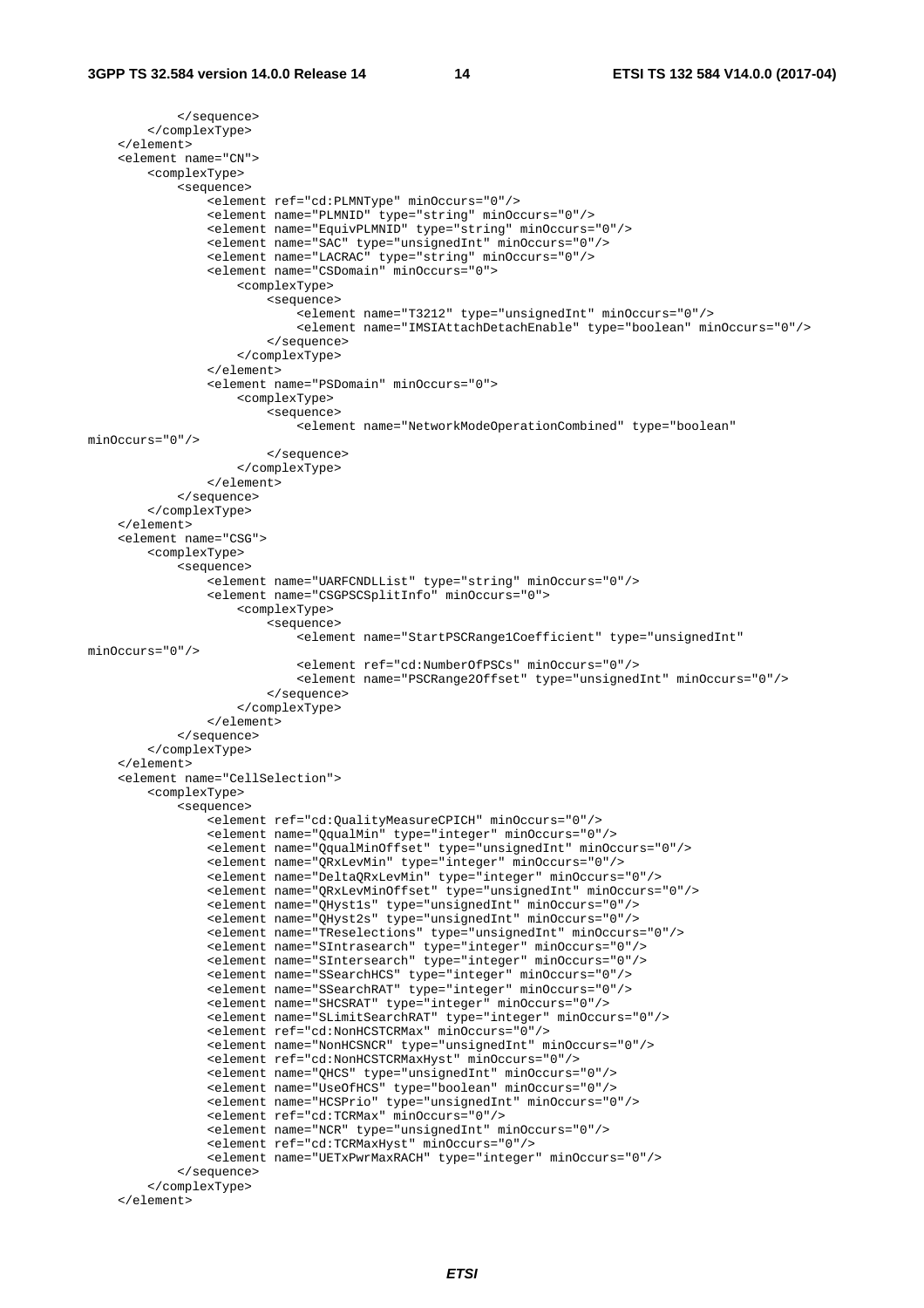```
 <element name="RRCTimers"> 
        <complexType> 
            <sequence> 
 <element name="T300" type="unsignedInt" minOccurs="0"/> 
 <element name="T301" type="unsignedInt" minOccurs="0"/> 
                <element name="T302" type="unsignedInt" minOccurs="0"/> 
 <element name="T304" type="unsignedInt" minOccurs="0"/> 
 <element name="T305" type="unsignedInt" minOccurs="0"/> 
                <element name="T307" type="unsignedInt" minOccurs="0"/> 
                <element name="T308" type="unsignedInt" minOccurs="0"/> 
                <element name="T309" type="unsignedInt" minOccurs="0"/> 
 <element name="T310" type="unsignedInt" minOccurs="0"/> 
 <element name="T311" type="unsignedInt" minOccurs="0"/> 
                <element name="T312" type="unsignedInt" minOccurs="0"/> 
 <element name="T313" type="unsignedInt" minOccurs="0"/> 
 <element name="T314" type="unsignedInt" minOccurs="0"/> 
 <element name="T315" type="unsignedInt" minOccurs="0"/> 
 <element name="T316" type="unsignedInt" minOccurs="0"/> 
                <element name="T317" type="unsignedInt" minOccurs="0"/> 
 <element name="N300" type="unsignedInt" minOccurs="0"/> 
 <element name="N301" type="unsignedInt" minOccurs="0"/> 
                <element name="N302" type="unsignedInt" minOccurs="0"/> 
 <element name="N304" type="unsignedInt" minOccurs="0"/> 
 <element name="N310" type="unsignedInt" minOccurs="0"/> 
 <element name="N312" type="unsignedInt" minOccurs="0"/> 
 <element name="N313" type="unsignedInt" minOccurs="0"/> 
                <element name="N315" type="unsignedInt" minOccurs="0"/> 
                <element name="WaitTime" type="unsignedInt" minOccurs="0"/> 
            </sequence> 
        </complexType> 
    </element> 
    <element name="DRX"> 
        <complexType> 
            <sequence> 
                <element name="DRXCycleLengthCoefficientCS" type="unsignedInt" minOccurs="0"/> 
                <element name="DRXCycleLengthCoefficientPS" type="unsignedInt" minOccurs="0"/> 
                <element name="UTRANDRXCycleLengthCoefficient" type="unsignedInt" minOccurs="0"/> 
            </sequence> 
        </complexType> 
    </element> 
    <element name="PowerControl"> 
        <complexType> 
            <sequence> 
                <element name="ConstantValue" type="integer" minOccurs="0"/> 
                <element name="PowerRampStepUp" type="unsignedInt" minOccurs="0"/> 
                <element name="PreambleRetransMax" type="unsignedInt" minOccurs="0"/> 
                <element name="PersistenceScaleFactor" type="unsignedInt" minOccurs="0"/> 
                <element name="MMax" type="unsignedInt" minOccurs="0"/> 
 <element name="NB01Min" type="unsignedInt" minOccurs="0"/> 
 <element name="NB01Max" type="unsignedInt" minOccurs="0"/> 
            </sequence> 
        </complexType> 
    </element> 
    <element name="CellRestriction"> 
        <complexType> 
            <sequence> 
                <element name="CellBarred" type="boolean" minOccurs="0"/> 
                <element name="IntraFreqCellReselectionIndicator" type="boolean" minOccurs="0"/> 
                <element name="TBarred" type="unsignedInt" minOccurs="0"/> 
                <element name="AccessClassBarredListCS" type="string" minOccurs="0"/> 
                <element name="AccessClassBarredListPS" type="string" minOccurs="0"/> 
                <element name="CellReservedForOperatorUse" type="boolean" minOccurs="0"/> 
            </sequence> 
        </complexType> 
    </element> 
    <element name="IntraFreqMeas"> 
        <complexType> 
            <sequence> 
                <element ref="cd:MeasurementQuantity-Intra" minOccurs="0"/> 
                <element name="FilterCoefficient" type="unsignedInt" minOccurs="0"/> 
                <element name="IntraFrequencyEventIdentity" type="string" minOccurs="0"/> 
 <element name="TriggeringCondition2Event1a" type="string" minOccurs="0"/> 
 <element name="TriggeringCondition1Event1b" type="string" minOccurs="0"/> 
 <element name="TriggeringCondition2Event1e" type="string" minOccurs="0"/> 
 <element name="TriggeringCondition1Event1f" type="string" minOccurs="0"/> 
                <element name="ReportingRangeEvent1a" type="unsignedInt" minOccurs="0"/> 
                <element name="ReportingRangeEvent1b" type="unsignedInt" minOccurs="0"/> 
                <element name="WeightingFactorEvent1a" type="unsignedInt" minOccurs="0"/>
```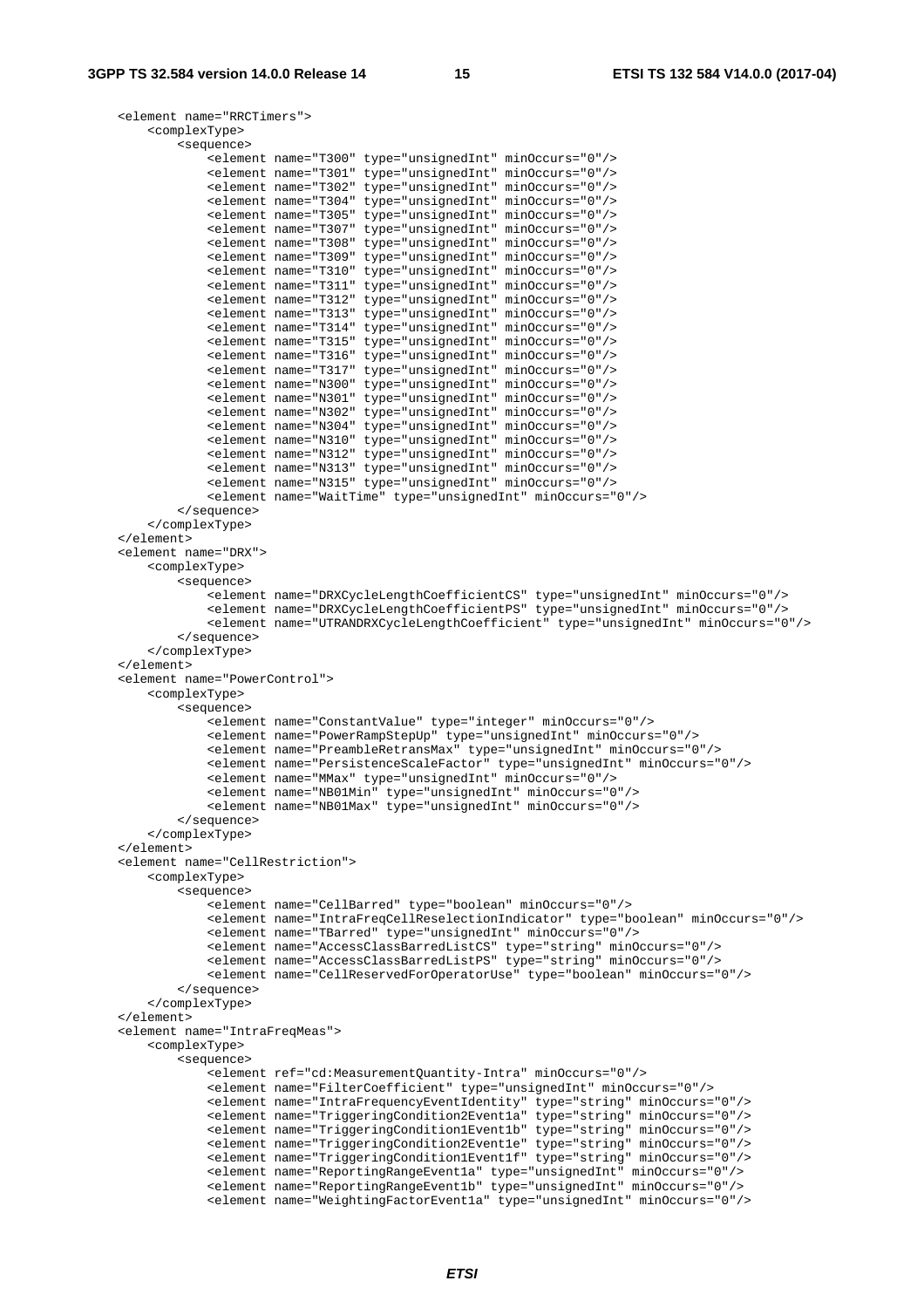```
 <element name="WeightingFactorEvent1b" type="unsignedInt" minOccurs="0"/> 
                <element name="ReportDeactivationThresholdEvent1a" type="unsignedInt" 
minOccurs="0"/> 
 <element name="ReportingAmountEvent1a" type="integer" minOccurs="0"/> 
 <element name="ReportingAmountEvent1c" type="integer" minOccurs="0"/> 
                <element name="ReportingIntervalEvent1a" type="unsignedInt" minOccurs="0"/> 
                <element name="ReportingIntervalEvent1c" type="unsignedInt" minOccurs="0"/> 
                <element name="HysteresisEvent1a" type="unsignedInt" minOccurs="0"/> 
                <element name="HysteresisEvent1b" type="unsignedInt" minOccurs="0"/> 
                <element name="HysteresisEvent1c" type="unsignedInt" minOccurs="0"/> 
                <element name="HysteresisEvent1e" type="unsignedInt" minOccurs="0"/> 
                <element name="HysteresisEvent1f" type="unsignedInt" minOccurs="0"/> 
 <element name="TimeToTriggerEvent1a" type="unsignedInt" minOccurs="0"/> 
 <element name="TimeToTriggerEvent1b" type="unsignedInt" minOccurs="0"/> 
 <element name="TimeToTriggerEvent1c" type="unsignedInt" minOccurs="0"/> 
 <element name="TimeToTriggerEvent1e" type="unsignedInt" minOccurs="0"/> 
                <element name="TimeToTriggerEvent1f" type="unsignedInt" minOccurs="0"/> 
 <element name="ThresholdUsedFrequencyEvent1e" type="integer" minOccurs="0"/> 
 <element name="ThresholdUsedFrequencyEvent1f" type="integer" minOccurs="0"/> 
                <element name="ReplacementActivationThresholdEvent1c" type="unsignedInt" 
minOccurs="0"/> 
            </sequence> 
         </complexType> 
    </element> 
    <element name="InterFreqMeas"> 
        <complexType> 
            <sequence> 
                <element ref="cd:MeasurementQuantity-Inter" minOccurs="0"/> 
                <element name="FilterCoefficient" type="unsignedInt" minOccurs="0"/> 
 <element name="InterFrequencyEventIdentity" type="string" minOccurs="0"/> 
 <element name="WeightingFactorEvent2a" type="unsignedInt" minOccurs="0"/> 
                <element name="WeightingFactorEvent2b" type="unsignedInt" minOccurs="0"/> 
 <element name="WeightingFactorEvent2d" type="unsignedInt" minOccurs="0"/> 
 <element name="WeightingFactorEvent2f" type="unsignedInt" minOccurs="0"/> 
 <element name="HysteresisEvent2a" type="unsignedInt" minOccurs="0"/> 
 <element name="HysteresisEvent2b" type="unsignedInt" minOccurs="0"/> 
                <element name="HysteresisEvent2d" type="unsignedInt" minOccurs="0"/> 
                <element name="HysteresisEvent2f" type="unsignedInt" minOccurs="0"/> 
                <element name="TimeToTriggerEvent2a" type="unsignedInt" minOccurs="0"/> 
                <element name="TimeToTriggerEvent2b" type="unsignedInt" minOccurs="0"/> 
 <element name="TimeToTriggerEvent2d" type="unsignedInt" minOccurs="0"/> 
 <element name="TimeToTriggerEvent2f" type="unsignedInt" minOccurs="0"/> 
 <element name="ThresholdUsedFrequencyEvent2b" type="integer" minOccurs="0"/> 
 <element name="ThresholdUsedFrequencyEvent2d" type="integer" minOccurs="0"/> 
                <element name="ThresholdUsedFrequencyEvent2f" type="integer" minOccurs="0"/> 
            </sequence> 
        </complexType> 
    </element> 
     <element name="InterRATMeas"> 
        <complexType> 
            <sequence> 
                <element name="GSMFilterCoefficient" type="unsignedInt" minOccurs="0"/> 
                <element name="BSICVerificationRequired" type="boolean" minOccurs="0"/> 
                <element name="WeightingFactor" type="unsignedInt" minOccurs="0"/> 
                <element name="Hysteresis" type="unsignedInt" minOccurs="0"/> 
                <element name="TimeToTrigger" type="unsignedInt" minOccurs="0"/> 
                <element name="ThresholdOwnSystem" type="integer" minOccurs="0"/> 
                <element name="ThresholdOtherSystem" type="integer" minOccurs="0"/> 
            </sequence> 
        </complexType> 
    </element> 
     <element name="UEInternalMeas"> 
        <complexType> 
            <sequence> 
               .<br><element name="FilterCoefficient" type="unsignedInt" minOccurs="0"/>
                <element name="UETxPwrThresholdEvent6a" type="integer" minOccurs="0"/> 
                <element name="TimeToTriggerEvent6a" type="unsignedInt" minOccurs="0"/> 
                <element name="UETxPwrThresholdEvent6b" type="integer" minOccurs="0"/> 
                <element name="TimeToTriggerEvent6b" type="unsignedInt" minOccurs="0"/> 
            </sequence> 
         </complexType> 
     </element> 
    <element name="RF"> 
         <complexType> 
            <sequence> 
                <element name="UARFCNDL" type="string" minOccurs="0"/> 
 <element name="UARFCNDLToProtect" type="string" minOccurs="0"/> 
 <element name="PrimaryScramblingCode" type="string" minOccurs="0"/>
```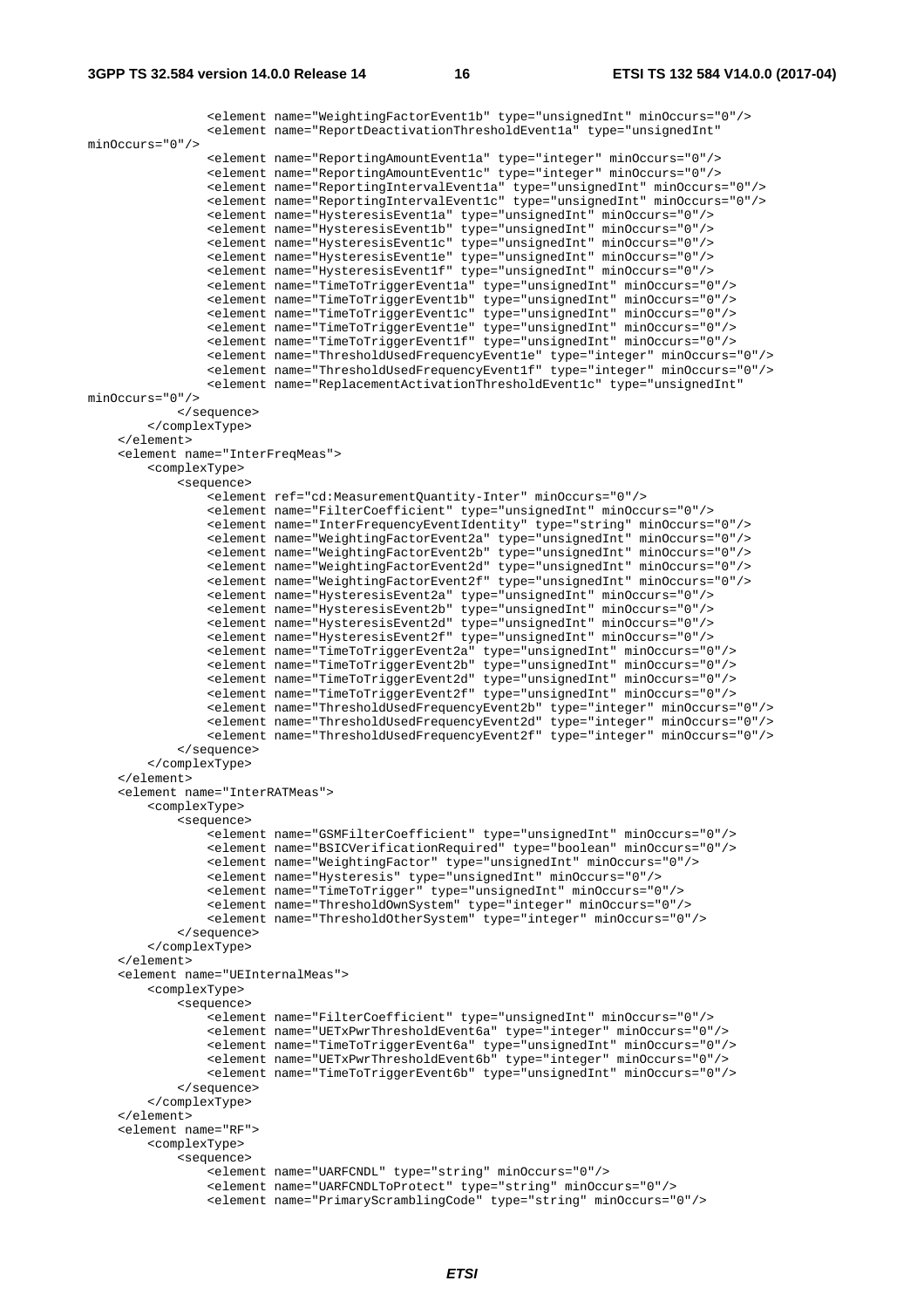```
 <element name="MaxFAPTxPower" type="string" minOccurs="0"/> 
 <element name="MaxULTxPower" type="string" minOccurs="0"/> 
 <element name="PCPICHPower" type="string" minOccurs="0"/> 
                 <element name="PowerOffsetPilotDPDCH" type="unsignedInt" minOccurs="0"/> 
                 <element name="FAPCoverageTarget" type="unsignedInt" minOccurs="0"/> 
                 <element name="PSCHPower" type="integer" minOccurs="0"/> 
                 <element name="SSCHPower" type="integer" minOccurs="0"/> 
                 <element name="PICHPower" type="integer" minOccurs="0"/> 
                 <element name="PCHPower" type="integer" minOccurs="0"/> 
                 <element name="FACHPower" type="integer" minOccurs="0"/> 
                 <element name="BCHPower" type="integer" minOccurs="0"/> 
                 <element name="AICHPower" type="integer" minOccurs="0"/> 
                 <element name="CTCHAllocationPeriod" type="unsignedInt" minOccurs="0"/> 
                 <element name="CBSFrameOffset" type="unsignedInt" minOccurs="0"/> 
                 <element name="MaxTTI" type="unsignedInt" minOccurs="0"/> 
             </sequence> 
         </complexType> 
    </element> 
    <element name="IntraFreqCell"> 
        <complexType> 
             <sequence> 
                 <element ref="cd:Modifier" minOccurs="0"/> 
                 <element name="Enable" type="boolean" minOccurs="0"/> 
                 <element name="MustInclude" type="boolean" minOccurs="0"/> 
                 <element name="PLMNID" type="string" minOccurs="0"/> 
                 <element name="RNCID" type="unsignedInt" minOccurs="0"/> 
                 <element name="CID" type="unsignedInt" minOccurs="0"/> 
                 <element name="LAC" type="unsignedInt" minOccurs="0"/> 
                 <element name="RAC" type="unsignedInt" minOccurs="0"/> 
                 <element name="URA" type="unsignedInt" minOccurs="0"/> 
                 <element name="PCPICHScramblingCode" type="unsignedInt" minOccurs="0"/> 
                 <element name="PCPICHTxPower" type="integer" minOccurs="0"/> 
             </sequence> 
         </complexType> 
   \epsilon/element>
    <element name="InterFreqCell"> 
        <complexType> 
             <sequence> 
                 <element ref="cd:Modifier" minOccurs="0"/> 
                 <element name="Enable" type="boolean" minOccurs="0"/> 
                 <element name="MustInclude" type="boolean" minOccurs="0"/> 
                 <element name="PLMNID" type="string" minOccurs="0"/> 
                 <element name="RNCID" type="unsignedInt" minOccurs="0"/> 
                 <element name="CID" type="unsignedInt" minOccurs="0"/> 
                 <element name="LAC" type="unsignedInt" minOccurs="0"/> 
 <element name="RAC" type="unsignedInt" minOccurs="0"/> 
 <element name="URA" type="unsignedInt" minOccurs="0"/> 
 <element name="UARFCNUL" type="unsignedInt" minOccurs="0"/> 
 <element name="UARFCNDL" type="unsignedInt" minOccurs="0"/> 
                 <element name="PCPICHScramblingCode" type="unsignedInt" minOccurs="0"/> 
                 <element name="PCPICHTxPower" type="integer" minOccurs="0"/> 
             </sequence> 
        </complexType> 
    </element> 
    <element name="InterRATCell"> 
        <complexType> 
             <sequence> 
                 <element name="GSM" minOccurs="0" maxOccurs="unbounded"> 
                     <complexType> 
                         <sequence> 
                             <element ref="cd:Modifier" minOccurs="0"/> 
                             <element name="Enable" type="boolean" minOccurs="0"/> 
                             <element name="MustInclude" type="boolean" minOccurs="0"/> 
                             <element name="PLMNID" type="string" minOccurs="0"/> 
                             <element name="LAC" type="unsignedInt" minOccurs="0"/> 
                             <element name="BSIC" type="unsignedInt" minOccurs="0"/> 
                             <element name="CI" type="unsignedInt" minOccurs="0"/> 
                             <element ref="cd:BandIndicator" minOccurs="0"/> 
                             <element name="BCCHARFCN" type="unsignedInt" minOccurs="0"/> 
                         </sequence> 
                     </complexType> 
                 </element> 
             </sequence> 
         </complexType> 
    </element> 
    <element name="NeighborList"> 
        <complexType> 
             <sequence>
```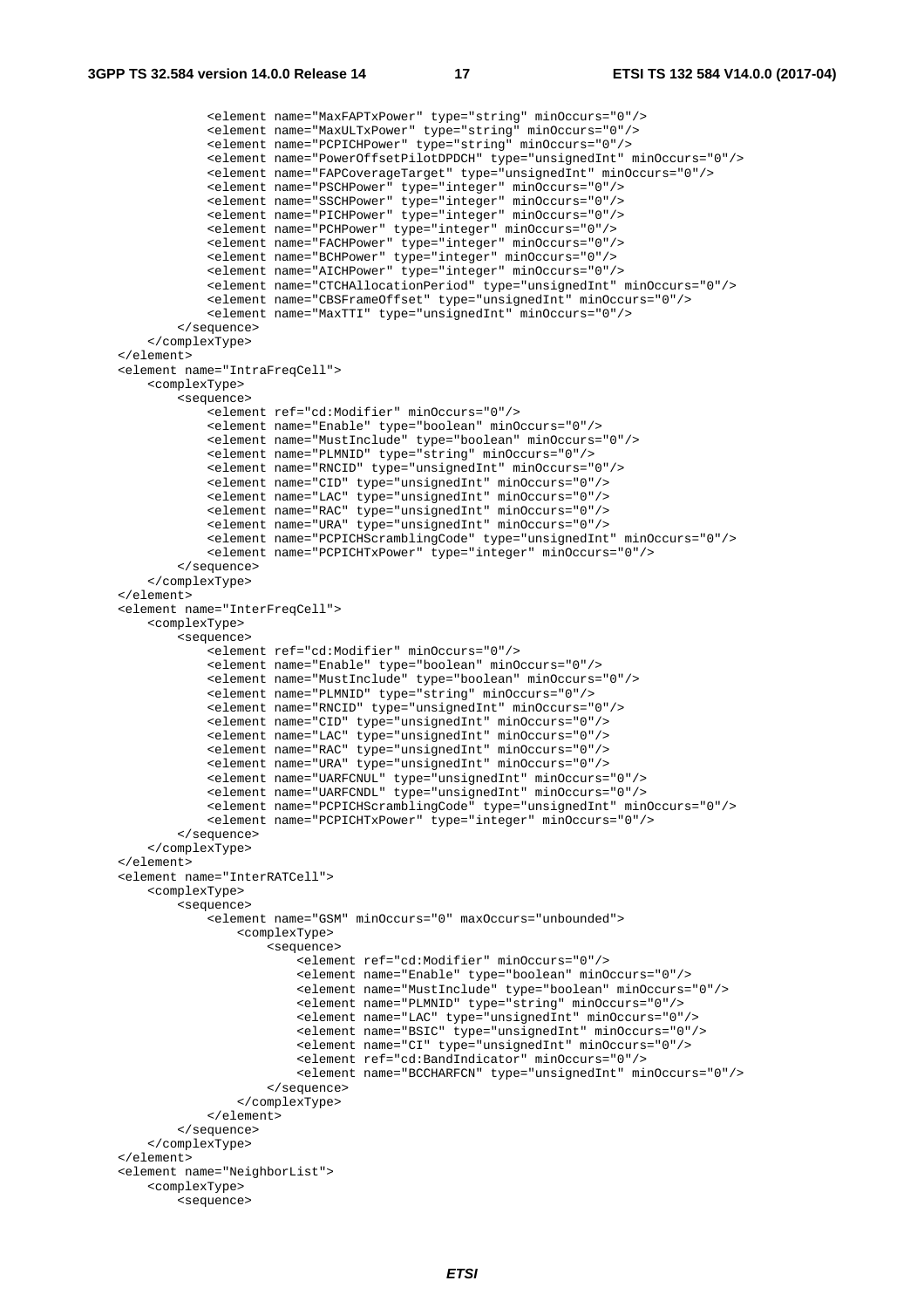```
 <element ref="cd:IntraFreqCell" minOccurs="0" maxOccurs="unbounded"/> 
                 <element ref="cd:InterFreqCell" minOccurs="0" maxOccurs="unbounded"/> 
                 <element ref="cd:InterRATCell" minOccurs="0"/> 
             </sequence> 
         </complexType> 
     </element> 
     <element name="FDDFAP"> 
         <complexType> 
             <sequence> 
                 <element name="HSFlag" type="boolean" minOccurs="0"/> 
                 <element name="HSEnable" type="boolean" minOccurs="0"/> 
                 <element name="NumOfHSPDSCHs" type="unsignedInt" minOccurs="0"/> 
                 <element name="NumOfHSSCCHs" type="unsignedInt" minOccurs="0"/> 
                 <element ref="cd:CellSelection" minOccurs="0"/> 
                 <element ref="cd:RRCTimers" minOccurs="0"/> 
                 <element ref="cd:DRX" minOccurs="0"/> 
                 <element ref="cd:PowerControl" minOccurs="0"/> 
                 <element ref="cd:CellRestriction" minOccurs="0"/> 
                 <element ref="cd:IntraFreqMeas" minOccurs="0"/> 
                 <element ref="cd:InterFreqMeas" minOccurs="0"/> 
                 <element ref="cd:InterRATMeas" minOccurs="0"/> 
                 <element ref="cd:UEInternalMeas" minOccurs="0"/> 
                 <element ref="cd:RF" minOccurs="0"/> 
                 <element ref="cd:NeighborList" minOccurs="0"/> 
             </sequence> 
         </complexType> 
    </element> 
     <element name="RAN"> 
         <complexType> 
             <sequence> 
                .<br><element name="URAList" type="string" minOccurs="0"/>
                 <element name="RNCID" type="unsignedInt" minOccurs="0"/> 
                 <element name="CellID" type="unsignedInt" minOccurs="0"/> 
                 <element name="HNBIDRealm" type="string" minOccurs="0"/> 
                 <element name="TRatC" type="unsignedInt" minOccurs="0"/> 
                 <element name="TRafC" type="unsignedInt" minOccurs="0"/> 
                 <element name="NRafC" type="unsignedInt" minOccurs="0"/> 
 <element name="TigOR" type="unsignedInt" minOccurs="0"/> 
 <element name="TinTR" type="unsignedInt" minOccurs="0"/> 
                 <element name="TDataFwd" type="unsignedInt" minOccurs="0"/> 
                 <element name="TRelocPrep" type="unsignedInt" minOccurs="0"/> 
                 <element name="TRelocOverall" type="unsignedInt" minOccurs="0"/> 
                 <element ref="cd:CSG" minOccurs="0"/> 
                 <element ref="cd:FDDFAP" minOccurs="0"/> 
             </sequence> 
         </complexType> 
    </element> 
     <element name="CellConfig"> 
         <complexType> 
             <sequence> 
                 <element name="UMTS" minOccurs="0"> 
                     <complexType> 
                          <sequence> 
                              <element ref="cd:CN" minOccurs="0"/> 
                              <element ref="cd:RAN" minOccurs="0"/> 
                          </sequence> 
                      </complexType> 
                 </element> 
             </sequence> 
         </complexType> 
    </element> 
     <element name="SCTP"> 
         <complexType> 
             <sequence> 
                .<br><element name="Enable" type="boolean" minOccurs="0"/>
                 <element name="HBInterval" type="unsignedInt" minOccurs="0"/> 
                 <element name="MaxAssociationRetransmits" type="unsignedInt" minOccurs="0"/> 
                 <element name="MaxInitRetransmits" type="unsignedInt" minOccurs="0"/> 
                 <element name="MaxPathRetransmits" type="unsignedInt" minOccurs="0"/> 
                 <element name="RTOInitial" type="unsignedInt" minOccurs="0"/> 
                 <element name="RTOMax" type="unsignedInt" minOccurs="0"/> 
                 <element name="RTOMin" type="unsignedInt" minOccurs="0"/> 
                 <element name="ValCookieLife" type="unsignedInt" minOccurs="0"/> 
             </sequence> 
         </complexType> 
     </element> 
     <element name="RealTime">
```

```
 <complexType>
```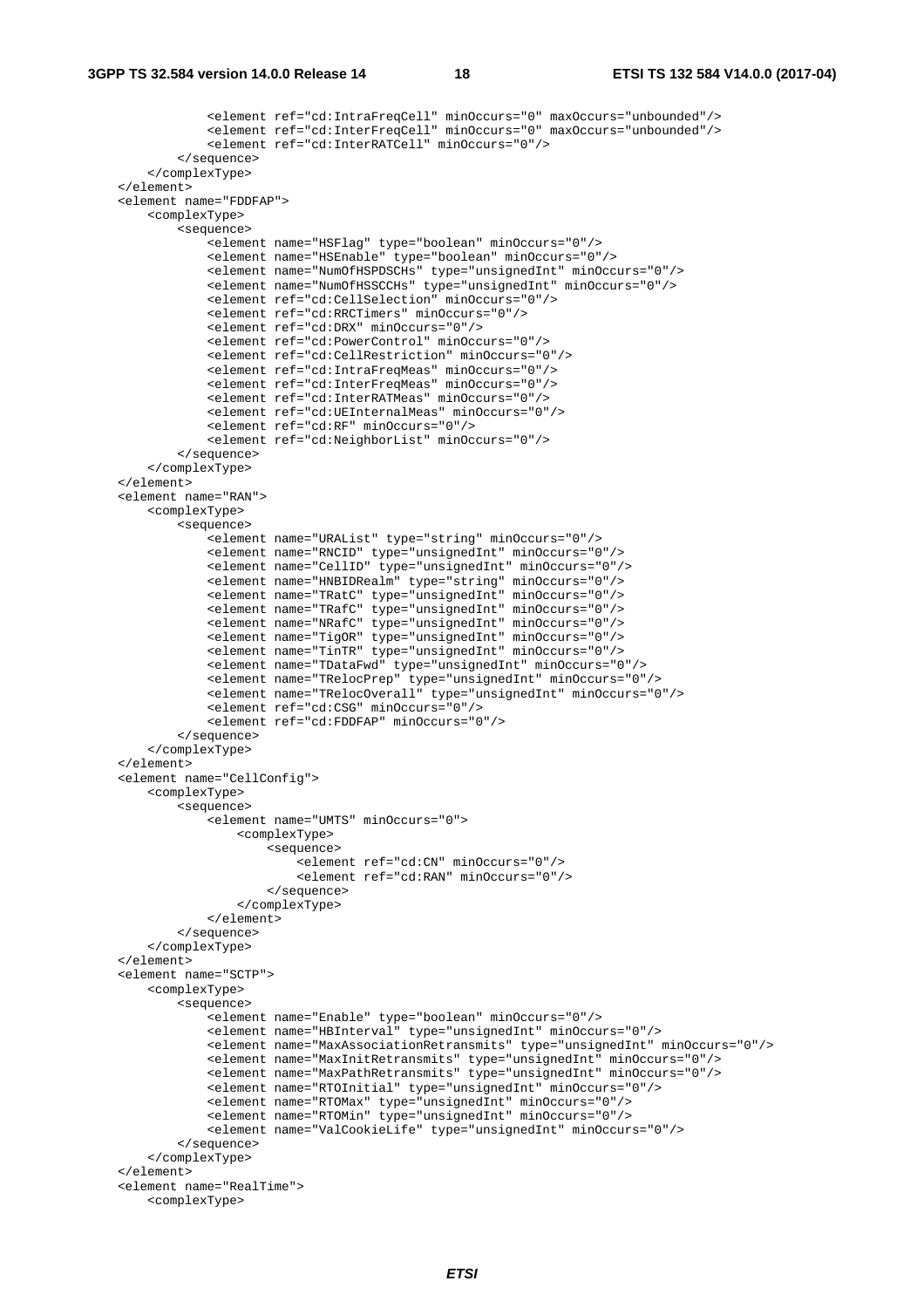```
 <sequence> 
                 <element name="RTCPEnable" type="boolean" minOccurs="0"/> 
             </sequence> 
         </complexType> 
     </element> 
     <element name="Packet"> 
         <complexType> 
             <sequence> 
                 <element name="EchoInterval" type="unsignedInt" minOccurs="0"/> 
             </sequence> 
         </complexType> 
      </element> 
     <element name="IPsec"> 
         <complexType> 
             <sequence> 
                 <element name="IpsecUsageIndicator" type="boolean" minOccurs="0"/> 
             </sequence> 
         </complexType> 
     </element> 
     <element name="Tunnel"> 
         <complexType> 
             <sequence> 
                 <element name="VirtualInterface" minOccurs="0" maxOccurs="unbounded"> 
                     <complexType> 
                         <sequence> 
                              <element name="Enable" type="boolean" minOccurs="0"/> 
                              <element ref="cd:Modifier" minOccurs="0"/> 
 <element name="CryptoProfile" type="string" minOccurs="0"/> 
 <element name="DSCPMarkPolicy" type="integer" minOccurs="0"/> 
                         </sequence> 
                     </complexType> 
                 </element> 
             </sequence> 
         </complexType> 
    \epsilon/element>
     <element name="Security"> 
         <complexType> 
             <sequence> 
                 <element name="Secret" minOccurs="0" maxOccurs="unbounded"> 
                     <complexType> 
                         <sequence> 
                             <element name="Enable" type="boolean" minOccurs="0"/> 
                         </sequence> 
                     </complexType> 
                 </element> 
                 <element name="Pkey" minOccurs="0" maxOccurs="unbounded"> 
                     <complexType> 
                         <sequence> 
                              <element name="Enable" type="boolean" minOccurs="0"/> 
                          </sequence> 
                      </complexType> 
                 </element> 
                 <element name="CryptoProfile" minOccurs="0" maxOccurs="unbounded"> 
                      <complexType> 
                         <sequence> 
                              <element ref="cd:Modifier" minOccurs="0"/> 
                              <element name="Enable" type="boolean" minOccurs="0"/> 
                              <element name="AuthMethod" type="string"/> 
 <element name="MaxChildSA" type="unsignedInt" minOccurs="0"/> 
 <element name="IKEEncrypt" type="string"/> 
                              <element name="IKEPRF" type="string"/> 
                              <element name="IKEIntegrity" type="string"/> 
                              <element name="IKEDH" type="string"/> 
                              <element name="ESPEncrypt" type="string"/> 
                              <element name="ESPIntegrity" type="string"/> 
                              <element name="IPsecWindowSize" type="unsignedInt" minOccurs="0"/> 
                              <element name="IKERekeyLifetime" type="unsignedInt" minOccurs="0"/> 
                              <element name="IPsecRekeyLifetimeByte" type="unsignedInt" 
minOccurs="0"/> 
                              <element name="IPsecRekeyLifetimeTime" type="unsignedInt" 
minOccurs="0"/> 
                              <element name="DPDTimer" type="unsignedInt" minOccurs="0"/> 
                              <element name="NATTKeepaliveTimer" type="unsignedInt" minOccurs="0"/> 
                         </sequence> 
                     </complexType> 
                 </element> 
             </sequence> 
         </complexType>
```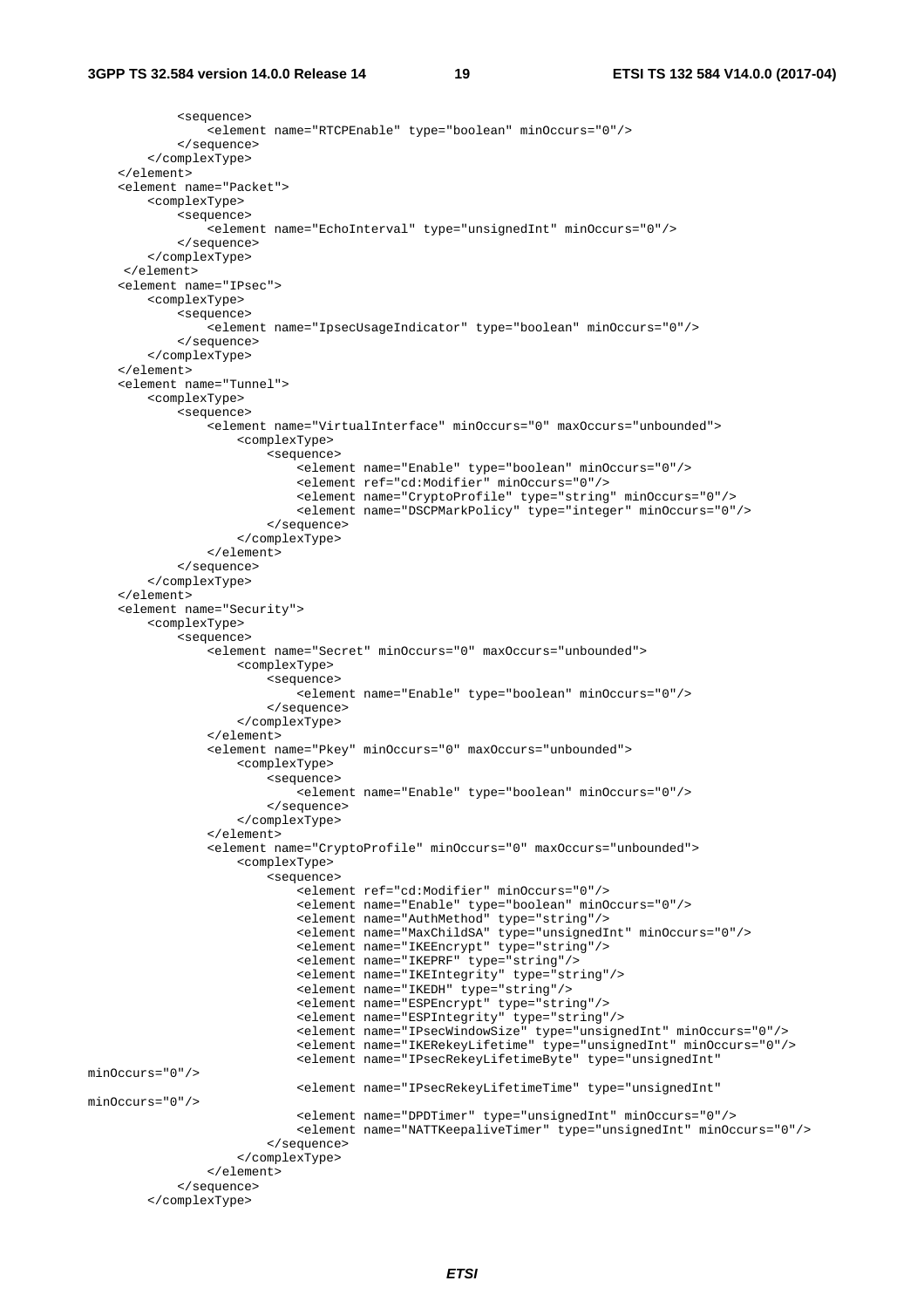</element> <element name="Transport"> <complexType> <sequence> <element ref="cd:SCTP" minOccurs="0"/> <element ref="cd:RealTime" minOccurs="0"/> <element ref="cd:Packet" minOccurs="0"/> <element ref="cd:IPsec" minOccurs="0"/> <element ref="cd:Tunnel" minOccurs="0"/> <element ref="cd:Security" minOccurs="0"/> </sequence> </complexType> </element> <element name="WCDMAFDD"> <complexType> <sequence> <element ref="cd:InServiceHandling" minOccurs="0"/> <element name="ScanOnBoot" type="boolean" minOccurs="0"/> <element name="ScanPeriodically" type="boolean" minOccurs="0"/> <element name="PeriodicInterval" type="unsignedInt" minOccurs="0"/> <element name="PeriodicTime" type="dateTime" minOccurs="0"/> <element name="REMPLMNList" type="string" minOccurs="0"/> <element name="REMBandList" type="string" minOccurs="0"/> <element name="UARFCNDLList" type="string" minOccurs="0"/> <element name="ScanTimeout" type="unsignedInt" minOccurs="0"/> </sequence> </complexType> </element> <element name="GSM"> <complexType> <sequence> <element ref="cd:InServiceHandling" minOccurs="0"/> <element name="ScanOnBoot" type="boolean" minOccurs="0"/> <element name="ScanPeriodically" type="boolean" minOccurs="0"/> <element name="PeriodicInterval" type="unsignedInt" minOccurs="0"/> <element name="PeriodicTime" type="dateTime" minOccurs="0"/> <element name="REMPLMNList" type="string" minOccurs="0"/> <element name="REMBandList" type="string" minOccurs="0"/> <element name="ARFCNList" type="string" minOccurs="0"/> <element name="ScanTimeout" type="unsignedInt" minOccurs="0"/> </sequence> </complexType> </element> <element name="REM"> <complexType> <sequence> <element ref="cd:WCDMAFDD" minOccurs="0"/> <element ref="cd:GSM" minOccurs="0"/> </sequence> </complexType> </element> <element name="GPS"> <complexType> <sequence> <element name="ScanOnBoot" type="boolean" minOccurs="0"/> <element name="ScanPeriodically" type="boolean" minOccurs="0"/> <element name="PeriodicInterval" type="unsignedInt" minOccurs="0"/> <element name="PeriodicTime" type="dateTime" minOccurs="0"/> <element name="ContinuousGPS" type="boolean" minOccurs="0"/> <element name="ScanTimeout" type="unsignedInt" minOccurs="0"/> </sequence> </complexType> </element> <!-- Configuration data file root XML element --> <element name="configDataFile"> <complexType> <sequence> <element name="fileHeader"> <complexType> <attribute name="fileFormatVersion" type="string" use="required"/> <attribute name="senderName" type="string" use="optional"/> <attribute name="vendorName" type="string" use="optional"/> </complexType> </element> <element name="configData" minOccurs="0" maxOccurs="unbounded"> <complexType> <sequence>

```
 <element name="managedElement">
```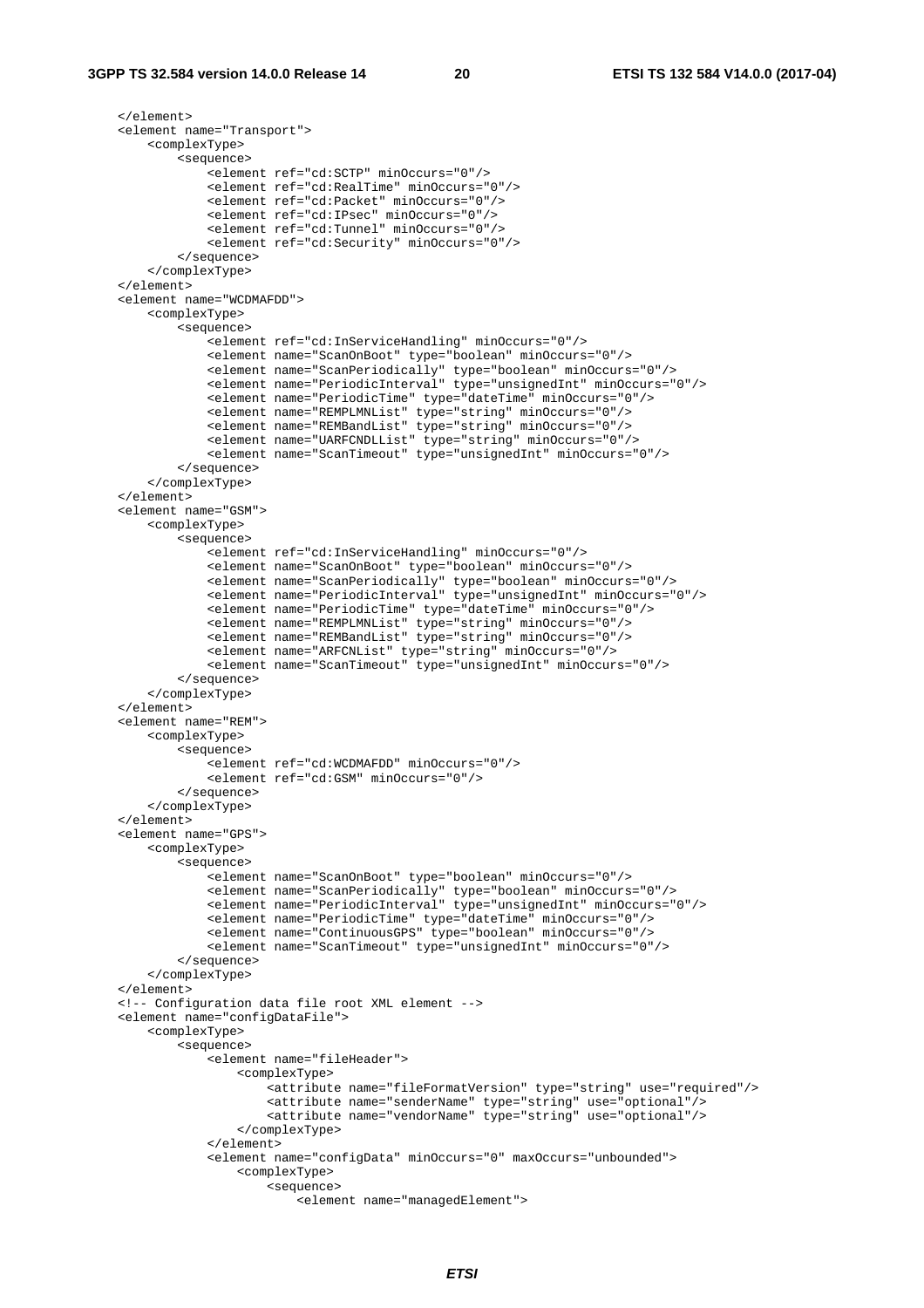```
 <complexType> 
                                        <attribute name="localDn" type="string" use="optional"/> 
                                        <attribute name="userLabel" type="string" use="optional"/> 
                                        <attribute name="swVersion" type="string" use="optional"/> 
                                    </complexType> 
                               </element> 
                               <element ref="cd:DeviceInfo" minOccurs="0"/> 
                               <element ref="cd:ManagementServer" minOccurs="0"/> 
                               <element ref="cd:Time" minOccurs="0"/> 
                               <element name="FAPService" minOccurs="0" maxOccurs="unbounded"> 
                                    <complexType> 
                                        <sequence> 
                                            <element ref="cd:DNPrefix" minOccurs="0"/> 
                                            <element ref="cd:FAPControl" minOccurs="0"/> 
                                            <element ref="cd:AccessMgmt" minOccurs="0"/> 
                                            <element ref="cd:CellConfig" minOccurs="0"/> 
                                            <element ref="cd:Transport" minOccurs="0"/> 
                                            <element ref="cd:REM" minOccurs="0"/> 
                                            <element ref="cd:GPS" minOccurs="0"/> 
                                        </sequence> 
                                    </complexType> 
                               </element> 
                           </sequence> 
                      </complexType> 
                  </element> 
                  <element name="fileFooter"> 
                      <complexType> 
                           <attribute name="dateTime" type="dateTime" use="required"/> 
                      </complexType> 
                 \epsilon/element>
              </sequence> 
         </complexType> 
     </element> 
</schema>
```
#### 4.2.3 CM data file XML header

The following header shall be used in actual XML CM data files:

```
<?xml version="1.0" encoding="UTF-8"?> 
<?xml-stylesheet type="text/xsl" href="configData.xsl"?> 
<ConfigDataFile 
  xmlns= 
"http://www.3gpp.org/ftp/specs/archive/32_series/32.584#configData" 
>
```
#### 5 PM data format definition

#### 5.1 Mapping table

Table 5.1 maps the PM file content items in the 3GPP TS 32.582 [9] document to those used in the XML schema based file format definitions. XML tag attributes are useful where data values bind tightly to its parent element. They have been used where appropriate.

| <b>File Content Item</b> | XML schema             | <b>Description</b> |
|--------------------------|------------------------|--------------------|
|                          | based XML tag          |                    |
| ImeasDataCollection      | <b>ImeasCollecFile</b> |                    |
| ImeasFileHeader          | fileHeader             |                    |
| measData                 | ImeasData              |                    |
| ImeasFileFooter          | fileFooter             |                    |
| lfileFormatVersion       | fileHeader             |                    |
|                          | lfileFormatVersion     |                    |

**Table 5.1 Mapping of File Content Items to XML tags**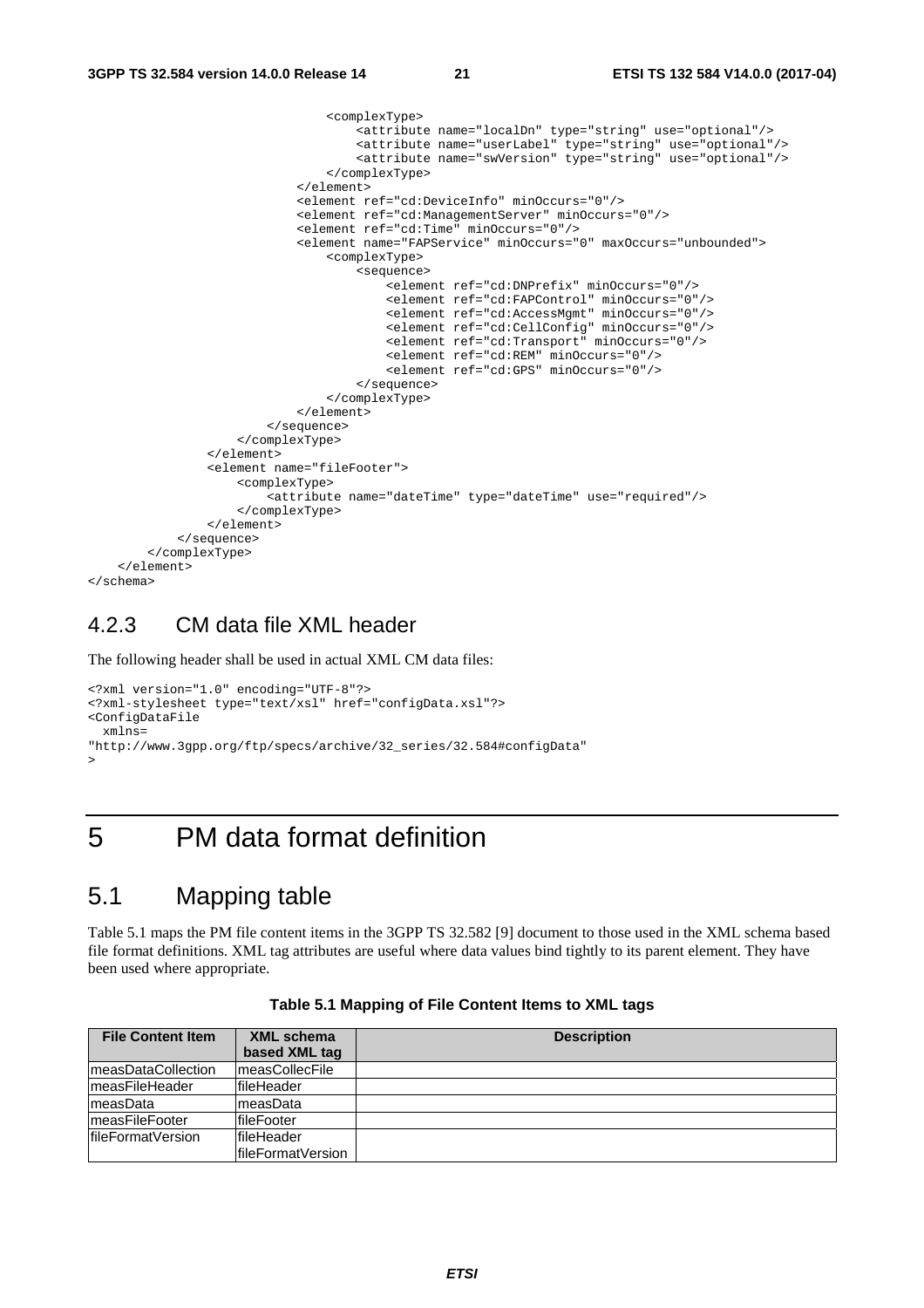| <b>File Content Item</b>   | <b>XML</b> schema       | <b>Description</b>                                                                                                      |
|----------------------------|-------------------------|-------------------------------------------------------------------------------------------------------------------------|
|                            | based XML tag           |                                                                                                                         |
| senderName                 | fileHeader              | This attribute shall hold the DN of HNB. See Note 1.                                                                    |
|                            | dnPrefix                |                                                                                                                         |
|                            | and<br>fileSender       | See TS 32.300 [4] for definition of DN.                                                                                 |
|                            | localDn                 |                                                                                                                         |
| senderType                 | fileSender              | For the XML schema based XML format, XML attribute specification                                                        |
|                            | elementType             | "elementType" may be absent in case the "senderType" is not configured in                                               |
|                            |                         | the sender.                                                                                                             |
| vendorName                 | fileHeader              | For the XML schema based XML format, XML attribute specification                                                        |
|                            | vendorName              | "vendorName" may be absent in case the "vendorName" is not configured                                                   |
| collectionBeginTime        | measCollec              | in the sender.<br>3GPP TS 32.582 [9] clause 6.3.2.1 Period Statistics "ReportStartTime"                                 |
|                            | beginTime               |                                                                                                                         |
| neld                       | managedElement          |                                                                                                                         |
| neUserName                 | managedElement          | For the XML schema based XML format, XML attribute specification                                                        |
|                            | userLabel               | "userLabel" may be absent in case the "nEUserName" is not configured in                                                 |
|                            |                         | the CM applications.                                                                                                    |
| neDistinguishedName        | fileHeader              | Not used in HNB PM file<br>This attribute shall hold the DN of HNB. See Note 1.                                         |
|                            | dnPrefix                |                                                                                                                         |
|                            | and                     | See TS 32.300 [4] for definition of DN.                                                                                 |
|                            | managedElement          |                                                                                                                         |
|                            | localDn                 |                                                                                                                         |
| neSoftwareVersion          | managedElement          | For the XML schema based XML format, XML attribute specification                                                        |
|                            | swVersion               | "swVersion" may be absent in case the "nESoftwareVersion" is not<br>configured in the CM applications.                  |
|                            |                         | Not used in HNB PM file                                                                                                 |
| measInfo                   | measInfo                |                                                                                                                         |
| measInfold                 | measInfold              |                                                                                                                         |
| measTimeStamp              | granPeriod              | Calculated from the 3GPP TS 32.582 [9] clause 6.3.2.1 Period Statistics                                                 |
|                            | endTime                 | "ReportStartTime" + accumulation of the 3GPP TS 32.582 [9] clause                                                       |
|                            |                         | 6.3.2.1 Period Statistics "SampleSeconds"                                                                               |
| jobld<br>granularityPeriod | Job jobld<br>granPeriod | Not used in HNB PM file<br>For the XML schema based XML format, the value of XML attribute                              |
|                            | duration                | specification "duration" shall use the truncated representation "PTnS" (see                                             |
|                            |                         | $[13]$ .                                                                                                                |
|                            |                         | 3GPP TS 32.582 [9] clause 6.3.2.1 Period Statistics "SampleInterval"                                                    |
| reportingPeriod            | repPeriod               | For the XML schema based XML format, the value of XML attribute                                                         |
|                            | duration                | specification "duration" shall use the truncated representation "PTnS" (see                                             |
|                            |                         | $[13]$ ).<br>3GPP TS 32.582 [9] clause 6.3.1.1 Period Upload Interval                                                   |
| measTypes                  | measTypes               | For the XML schema based XML format, depending on sender's choice for                                                   |
|                            | or                      | optional positioning presence, either XML element "measTypes" or XML                                                    |
|                            | measType                | elements "measType" will be used.                                                                                       |
|                            |                         | 3GPP TS 32.582 [9] clause 6.3.2.2 Period Statistics Reference                                                           |
| measValues                 | measValue               |                                                                                                                         |
| measObjInstId              | measValue<br>measObjLdn | Identifier of the Managed Object (see TS 32.432 [20].)                                                                  |
| measResults                | measResults             | For the XML schema based XML format, depending on sender's choice for                                                   |
|                            | or                      | optional positioning presence, either XML element "measResults" or XML                                                  |
|                            | R                       | elements "r" will be used.                                                                                              |
|                            |                         | Broadband Forum data object PeriodicStatistics. SampleSet. {i}.                                                         |
|                            |                         | Parameter.{i}. Values (see TR-157 Amendment 1 [15])                                                                     |
| suspectFlag                | Suspect<br>measCollec   | Not used in HNB PM file<br>3GPP TS 32.582 [9] clause 6.3.2.1 Period Statistics ReportEndTime                            |
| timeStamp                  | endTime                 |                                                                                                                         |
| There is no                | measType p              | An optional positioning XML attribute specification of XML element                                                      |
| corresponding File         |                         | "measType" (XML schema based), used to identify a measurement type for                                                  |
| Content Item.              |                         | the purpose of correlation to a result. The value of this XML attribute                                                 |
|                            |                         | specification is expected to be a non-zero, non-negative integer value that                                             |
|                            |                         | is unique for each instance of XML element "measType" that is contained<br>within the measurement data collection file. |
|                            |                         | Not used in HNB PM file                                                                                                 |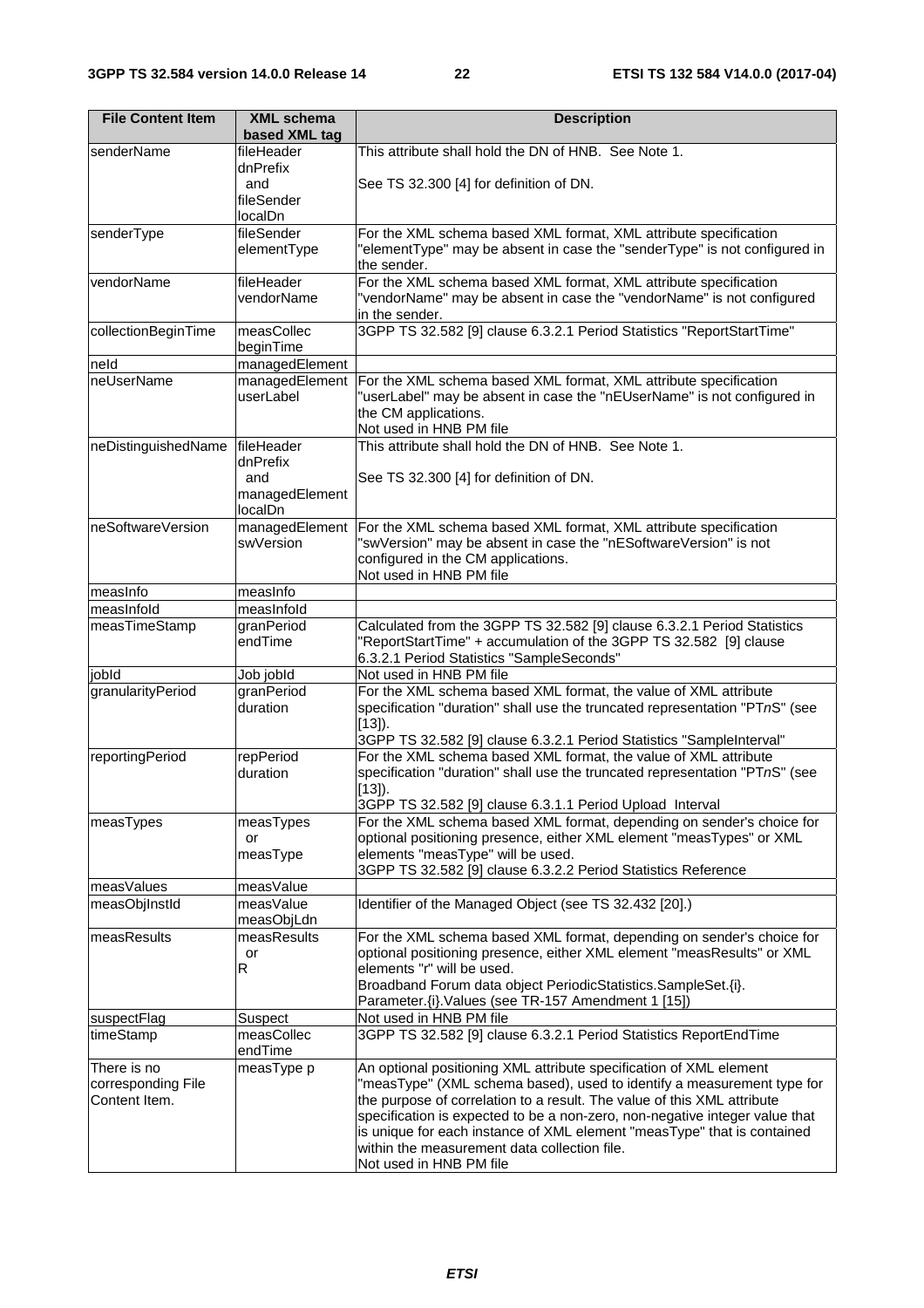| <b>File Content Item</b>                           | XML schema    | <b>Description</b>                                                                                                                                                                                                                                                                                         |
|----------------------------------------------------|---------------|------------------------------------------------------------------------------------------------------------------------------------------------------------------------------------------------------------------------------------------------------------------------------------------------------------|
|                                                    | based XML tag |                                                                                                                                                                                                                                                                                                            |
| There is no<br>corresponding File<br>Content Item. | ° D           | An optional positioning XML attribute specification of XML element "r", used<br>to correlate a result to a measurement type. The value of this XML attribute<br>specification should match the value of XML attribute specification "p" of the<br>corresponding XML element "measType" (XML schema based). |
|                                                    |               | Not used in HNB PM file                                                                                                                                                                                                                                                                                    |

NOTE: There are two forms of naming for HNB. Implementation can choose to use one of the two.

1. The full DN: The name hierarchy is defined by TS 32.772 [18]. DN Prefix may or may not be present. The value for the "id" for HNB is a string and is the HNB Identifier or HNB Name (see Annex C Table C.1 of TS 22.220 [19]).

Example 1: "DC=a1.companyNN.com,SubNetwork=1,ManagementNode=6, HMSFunction=99,HNB=abc1234"

2. There is no name hierarchy. It is a string and it is the value of the HNB Identifier or HNB Name (see Annex C Table C.1 of TS 22.220 [19]).

Example 2: "abc1234"

The representation of all timestamps in PM files shall follow the representations allowed by the ISO 8601 [abc].

The precise format for timestamp representation shall be determined by the technology used for encoding the PM file (e.g. XML DTD, XML Schema). The choice of technology should ensure that this representation is derived from ISO 8601 [abc]. Based on the representation used, the timestamp shall refer to either UTC time or local time or local time with offset from UTC.

#### 5.2 XML schema based PM data file format definition

#### 5.2.1 PM data file XML diagram

For the purposes of the present document XML diagram in TS 32.435 [8] section 4.2.1 applies.

#### 5.2.2 PM data file XML schema

For the purposes of the present document XML schema in TS 32.435 [8] section 4.2.2 applies.

#### 5.2.2 PM data file XML header

For the purposes of the present document XML header in TS 32.435 [8] section 4.2.3 applies.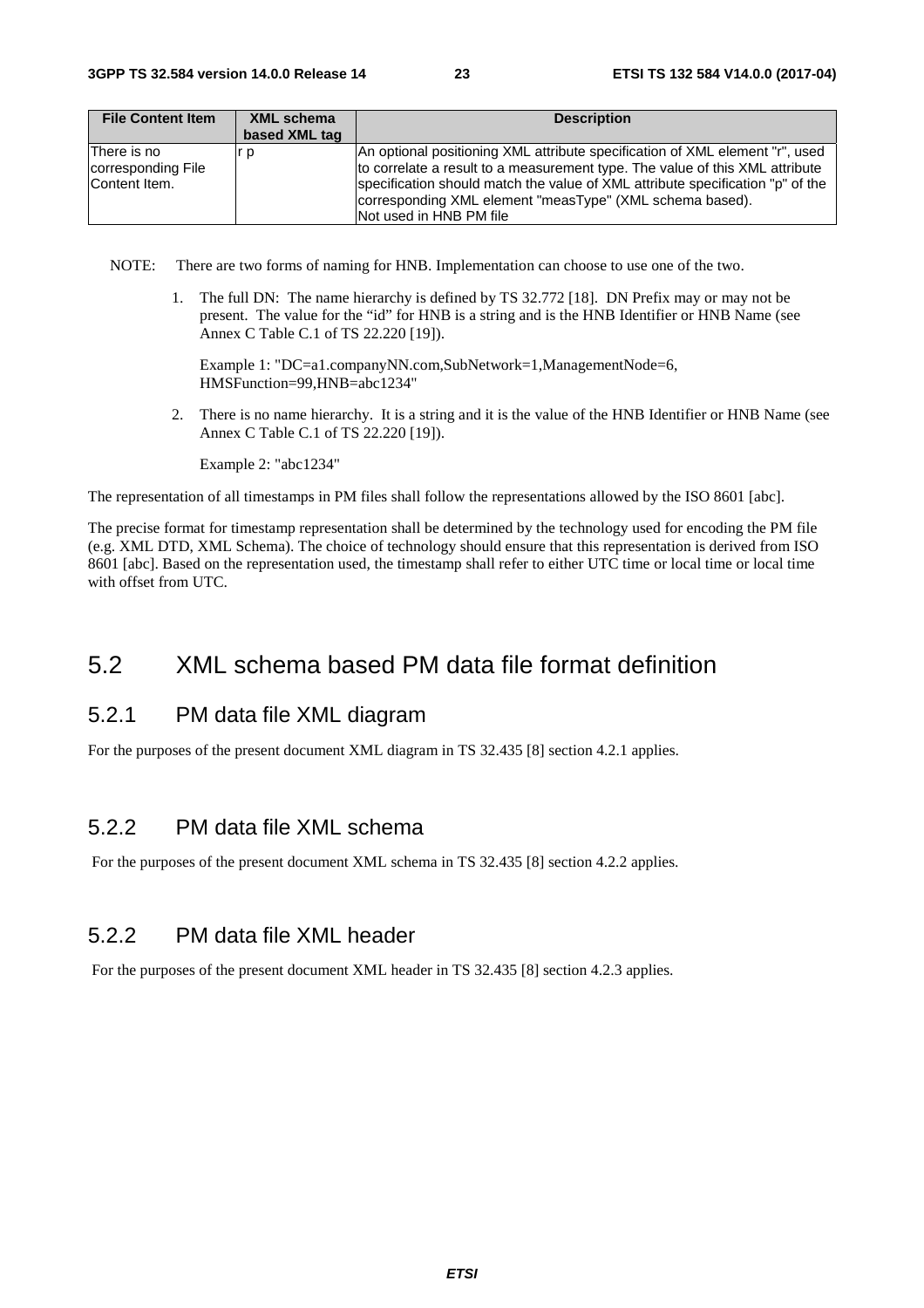# Annex A (informative): Examples

### A.1 XML schema based CM data file

```
<?xml version="1.0" encoding="UTF-8"?> 
<?xml-stylesheet type="text/xsl" href="ConfigData.xsl"?> 
<configDataFile xmlns="http://www.3gpp.org/ftp/specs/archive/32_series/32.584# onfigData" 
xmlns:xsi="http://www.w3.org/2001/XMLSchema-instance" 
xsi:schemaLocation="http://www.3gpp.org/ftp/specs/archive/32_series/32.584#configData" 
http://www.3gpp.org/ftp/specs/archive/32_series/32.584#configData"> 
     <fileHeader fileFormatVersion="32.584 V1.0" vendorName="Company NN" > 
     </fileHeader> 
     <configData> 
        <managedElement localDn="SubNetwork=CountryNN,MeContext=MEC-Gbg-1,ManagedElement=RNC-Gbg-1"
userLabel="RNC Telecomville"/> 
          <DeviceInfo> 
              <ProvisioningCode>0101</ProvisioningCode> 
         </DeviceInfo> 
     </configData> 
     <fileFooter dateTime="2000-03-01T14:15:00+02:00"> 
     </fileFooter> 
</configDataFile>
```
# A.2 XML schema based PM data file

For the purposes of the present document the examples in TS 32.435 [8] Annex A apply.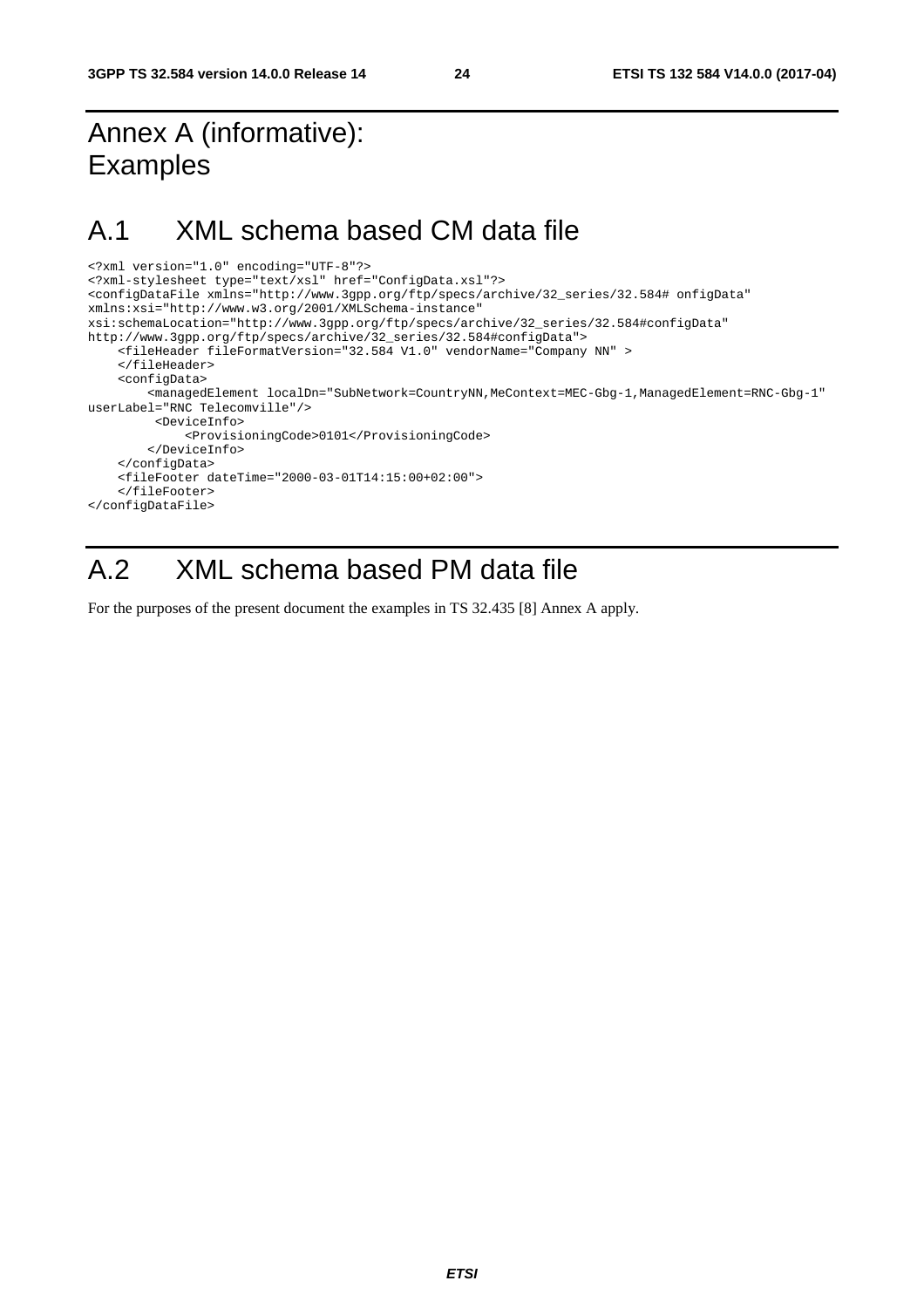Annex B (informative): Void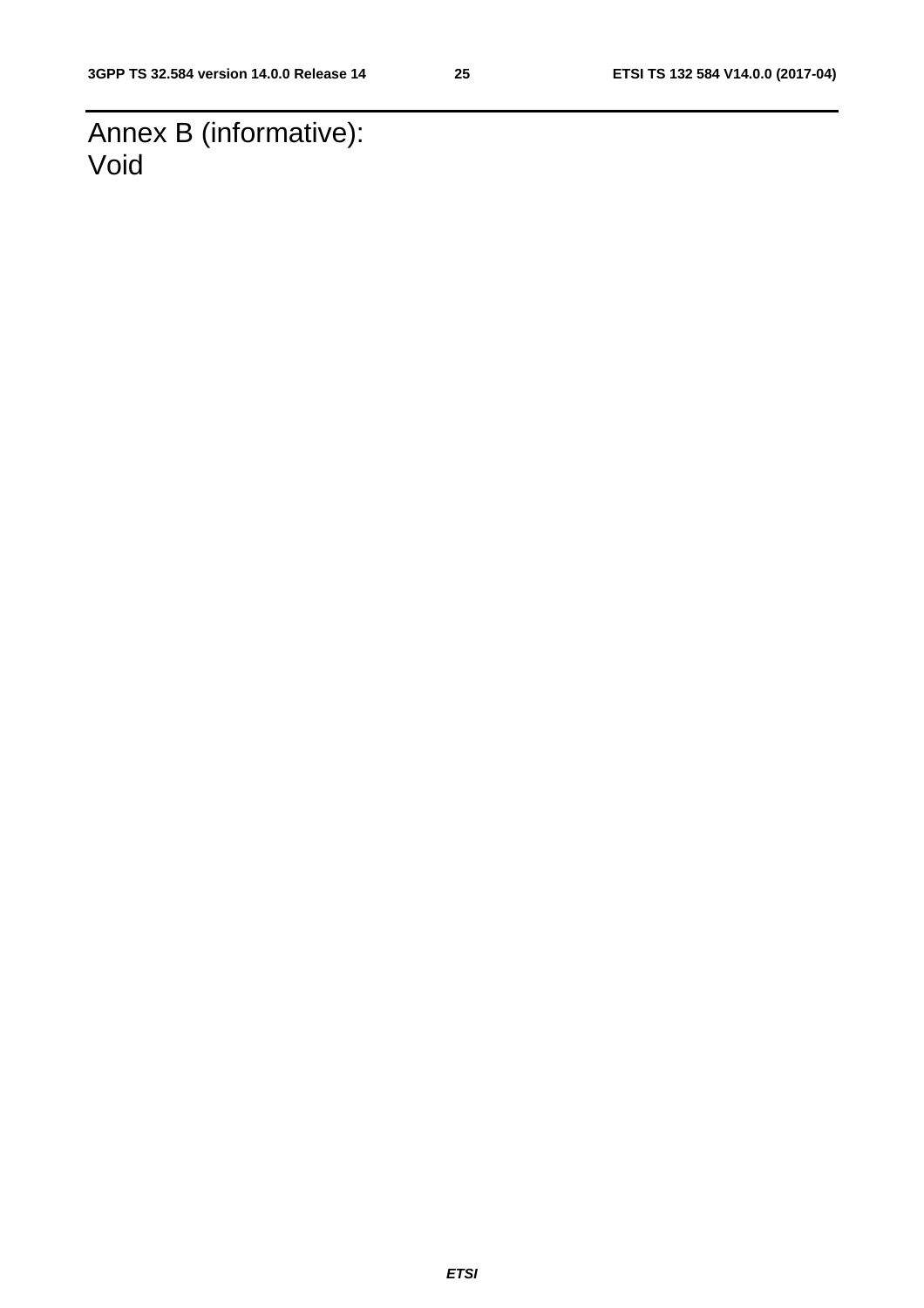# Annex C (informative): Change history

| <b>Change history</b> |              |                 |           |                          |                                                                   |            |               |
|-----------------------|--------------|-----------------|-----------|--------------------------|-------------------------------------------------------------------|------------|---------------|
| <b>Date</b>           | TSG#         | <b>TSG Doc.</b> | <b>CR</b> | <b>Rev</b>               | Subject/Comment                                                   | <b>Old</b> | <b>New</b>    |
| 2009-06               | SA#44        | SP-090302       |           | --                       | Presentation for information and approval                         | 1.0.0      | 8.0.0         |
| 2009-09               | SA#45        | SP-090534       |           |                          | Correct global modifier of XML file for CM to instance specific   | 8.0.0      | 8.1.0         |
|                       |              |                 | 001       |                          | modifier                                                          |            |               |
| 2009-09               | SA#45        | SP-090534       |           |                          | Correct FAPService. (i). Transport. Security. Secret. (i). object | 8.0.0      | 8.1.0         |
|                       |              |                 | 002       |                          | defnitions                                                        |            |               |
| 2009-09               | SA#45        | SP-090539       | 003       |                          | Change CM file per contribution to BBF                            | 8.0.0      | 8.1.0         |
| 2009-12               | SA-46        | SP-090719       | 004       | $\overline{\phantom{a}}$ | Discontinuation of the maintenance of WSDL/XML schema folders     | 8.1.0      | 9.0.0         |
| 2010-03               | <b>SA#47</b> | SP-100035       | 005       | $-$                      | Update references to BBF TR-157                                   | 9.0.0      | 9.1.0         |
| 2010-03               | <b>SA#47</b> | SP-100035       | 006       | --                       | The element definition of "Home Zone name" modification           | 9.0.0      | 9.1.0         |
| 2010-09               | SA#49        | SP-100488       | 007       | --                       | Clarify the description of attributes using Distinguished Name    | 9.1.0      | 9.2.0         |
| 2011-03               | SA#51        | SP-110099       | 008       | --                       | Add LIPA access management XML element                            | 9.2.0      | 10.0.0        |
| 2011-06               | SA#52        | SP-110288       |           |                          | Correction of XML definition for HNB non-IPsec usage - alignment  | 10.0.0     | 10.1.0        |
|                       |              |                 | 010       |                          | with 33.320                                                       |            |               |
| 2012-09               |              |                 |           |                          | Update to Rel-11 version (MCC)                                    |            | 10.1.0 11.0.0 |
| 2014-10               |              |                 |           |                          | Update to Rel-12 version (MCC)                                    |            | 11.0.0 12.0.0 |
| 2016-01               |              |                 |           |                          | Update to Rel-13 version (MCC)                                    |            | 12.0.0 13.0.0 |
| 2017-04               | SA#75        |                 |           |                          | Promotion to Release 14 without technical change                  |            | 13.0.0 14.0.0 |